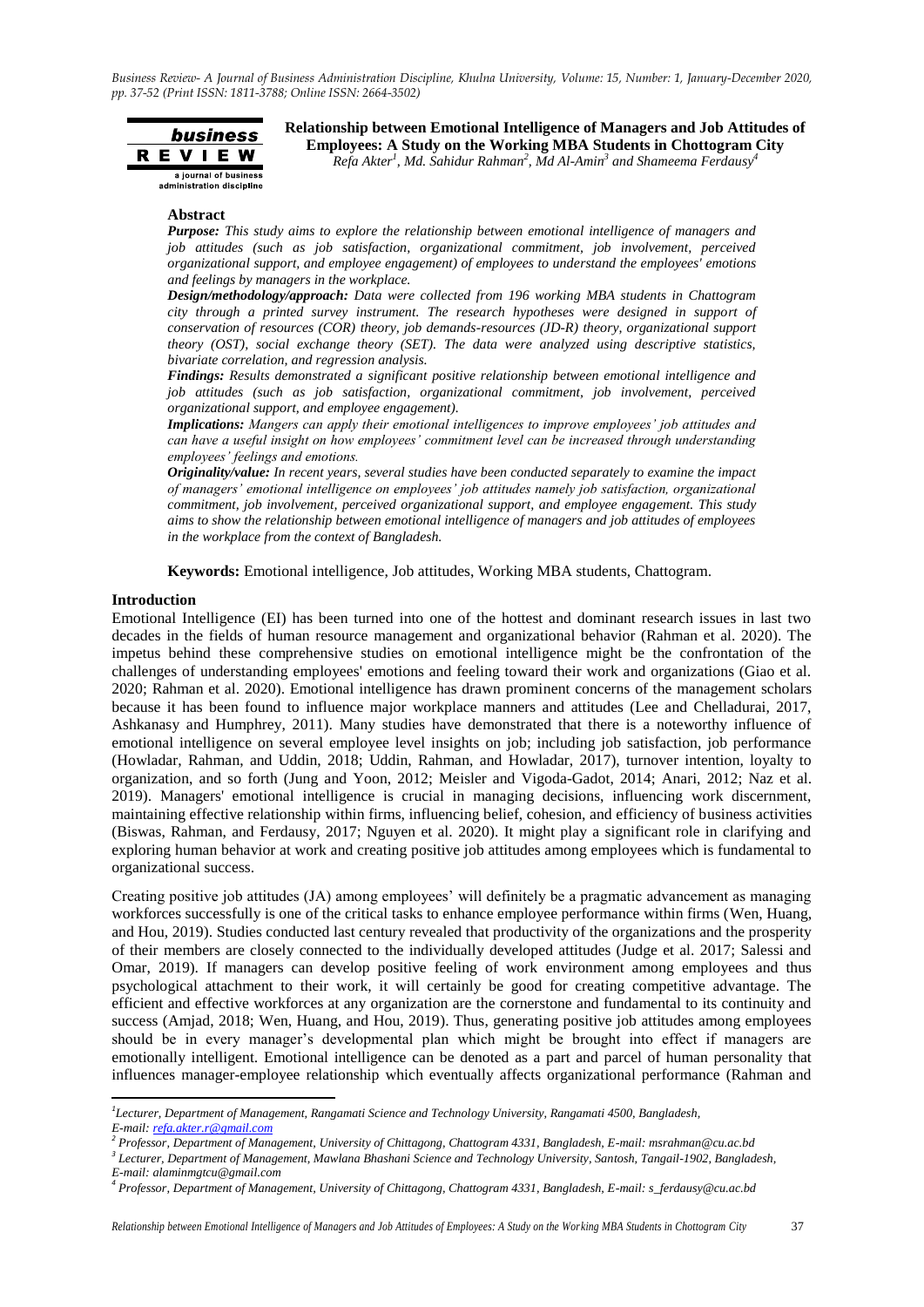Haleem, 2018). The advancement of any organization depends on the involvement and engagement of its personnel to their job, how much they are satisfied and committed to their organizations. But if they are not satisfied with their job and work environment, not committed to the organization, don"t positive with respective organizational support, they may quit one organization to another. Employee turnover is not a new phenomenon (Bartock, 2019) but recently it has grown to be a central issue in many organizations due to lack of a good perception of employees toward their work environment. Therefore, it is urgent for the managers in different business sectors to consider how to create positive job attitudes among employees (Bose, 2018). Therefore, managers can bring positive changes to foster employees" positive job attitudes (Uslu and Uslu, 2019) for organization"s survival and success. Emotionally intelligent managers can contribute in this sector as emotional intelligence has an influence on the attitudes, behaviors and job performances of employees (Amjad, 2018). In recent years, several studies have been conducted separately to examine the influence of managers" emotional intelligence on employees" job attitudes namely job satisfaction, organizational commitment, job involvement, perceived organizational support, and employee engagement. However, there is a lack of study to show the relationship between emotional intelligence of managers and job attitudes of employees in the workplace. Realizing the significance of the study gap, this study aims to depict the relationship between managers' emotional intelligence and employees" job attitudes in the workplace to ensure organization"s success and employee wellbeing.

### **Theoretical Background**

In this study, a couple of theories were applied and acted as the lens in which the research will be viewed. First, Conservation of Resources (COR) Theory (Hobfoll, 1989) which states that people always protect or safeguard their various resources and attempts to avert the things that may cause deterioration of that resources. The resources might include the objects, individual traits, conditions, or strengths that are valued by a person or the means to achieve these. Employees" JS mostly depends on how they conserve their resources providing services to their organizations and this largely relies on how managers" handle them in their work setting. COR theory provides a theoretical base to examine the emotionally intelligent managers" psychological influence on employees" JS. Second, Job Demands-Resources (JD-R) theory is applied to test how EI has influence over OC, JI, and EE. This theory implies that higher job demands and insufficient job resources leads to negative working conditions that causes weaken employee motivation (Mayerl et al. 2017). Job demands represent the physical, social, or firm related aspects of a job that often need long term physical and mental efforts and skills while job resources denotes the physical, social, and organizational factors that are conducive to achieving desired goals reducing stress (Ghosh, Sekiguchi, and Fujimoto, 2020**)**. Managers can play tremendous role in creating balance between job demands and resources which can bring mental peace among the workforces and remove strain from them notably.

Additionally, Organizational Support Theory (OST) (Eisenberger, Huntington, Hutchison, and Sowa, 1986) is used through the lens of Social Exchange Theory (SET) (Blau, 1964). OST indicates that employees build up their beliefs regarding the degree to which organization value their contribution and oversee their wellbeing. These beliefs are formed to determine the preparedness of an organization to reward employees" efforts and to fulfill their socio-emotional needs. And SET proposes that employees experiencing good treatment and reliable exchanges from organization feel a sense of obligation and generate reciprocal attitudes and behavior that favors organizations (Zhang, Ahmad, and Cao, 2018; Dartey-Baah, Anlesinya, and Lamptey, 2019**)**. Empirical studies evidence the role of EI managers" in creating a supportive working environment which expresses consolidation to these theories.

#### **Literature Review**

*Emotional intelligence:* At the beginning while emotional intelligence was referred as an ability model by Salovey and Mayer (1990), it was redefined by Goleman (1995) as a mixed model of personality and ability. It has become a popular buzzword both in social and professional sites (Elom et al, 2018). It has been defined as ""the ability to perceive and express emotion, assimilate emotion in thought, understand and reason with emotion, and regulate emotion in the self and others"" (Mayer et al., 2000, p 396). There are three types of abilities observed in this definition: (i) expression and evaluation of emotion, (ii) control of emotion and (iii) applying emotions in decision making process. Similarly, it is claimed by Zhang, Ahmad, and Cao (2018) that emotional intelligence can be revealed as one"s capability of exerting positive emotions, communicating, and reducing difficulties and disagreement. It helps an individual maintain smooth relations with others and exhibit positive feelings and emotions for others. Other studies explained it as the ability to identify, compose, confess, control, and take advantage of emotions (Kotsou et al. 2018; Ramana, Varaprabhakar, and Malyadri, 2020). Therefore, emotional intelligence is the understandability, controllability, and organize-ability of emotions as well as generating and managing emotions so as to enhance thinking and promote intellectual growth.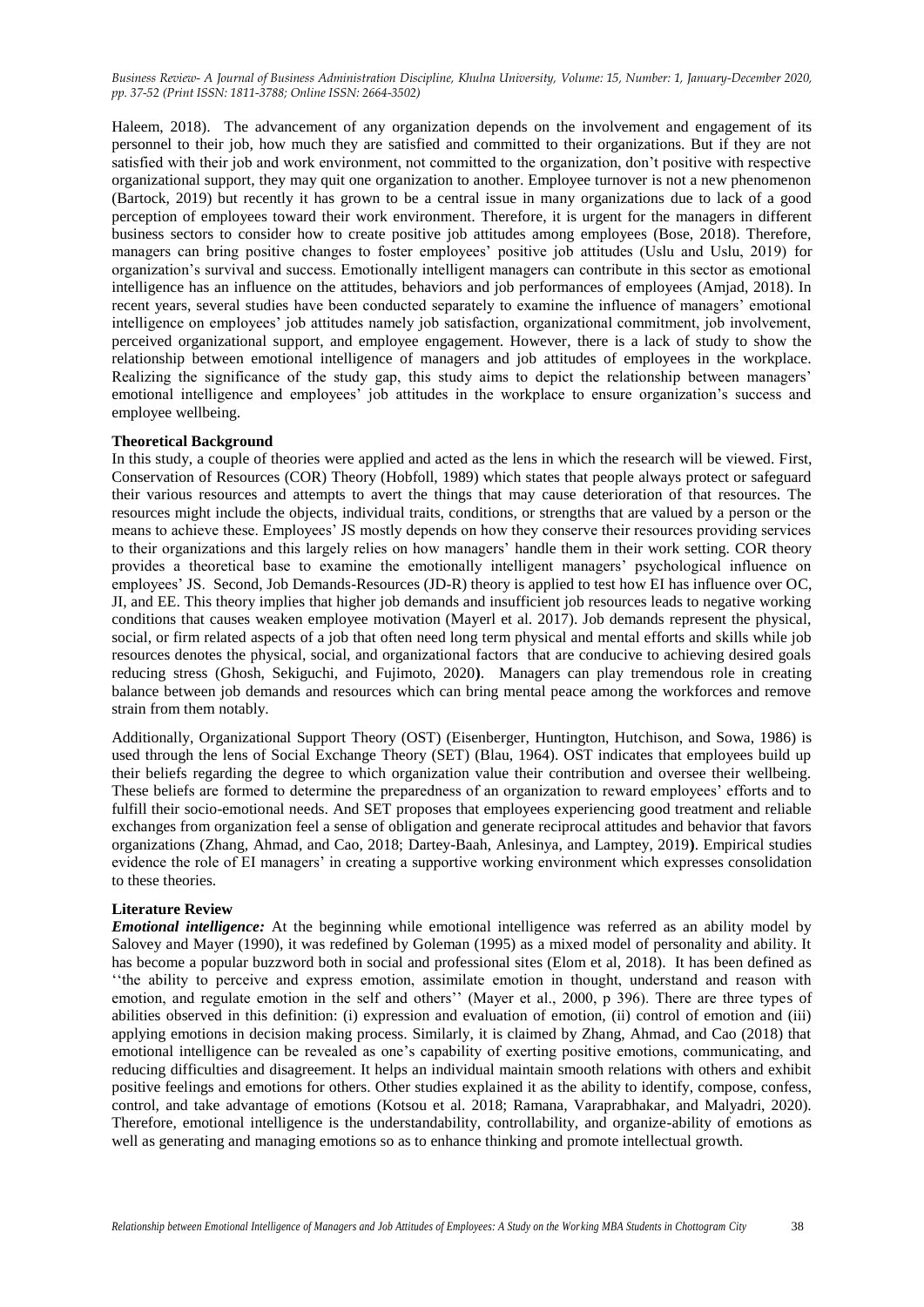*Components of emotional intelligence:* Several emotional intelligence instruments found in the literature can be used for measuring an individual"s emotional intelligence, such as, TMMS (Salovey et al. 1995), EQ-i (Bar-On, 1997), ECI (Boyatzis, Goleman, and Rhee, 1999), EIQ (Dulewicz and Higgs, 2000), SUEIT (Palmer and Stough, 2001), MSCEIT (Mayer, Salovey, and Caruso, 2002), EQI (Rahim et al., 2002), WEIP (Jordan et al., 2002), and AES (Schutte, Malouff, and Bhullar, 2009). Amog them, "Emotional Quotient Index" (EQI) developed by Rahim et al. (2002) was intended to use for measuring the five elements of emotional intelligence. These five elements are (i) self-awareness, (ii) self-regulation, (iii) motivation, (iv) empathy, and (v) social skills which are the rearrangement of original components of emotional intelligence suggested by Goleman (1995). **Self-awareness:** This component reflects one's ability to realize his/her self-emotions and feel why it happens.

**Self-regulation:** This aspect describes one's ability to wield his/her emotions, remain balanced, and be able to handle mental pressures.

**Motivation:** This dimension enables an individual to keep track on goals overcoming obstacles and inspires to take challenges of new assignments.

Empathy: This is associated with a person's ability to observe and understand feelings and reactions of others and cooperate when required.

**Social skills:** This element denotes one"s ability to handle unacceptable behaviors and emotions of others using his/her wisdom and knowledge.

## **Job Attitudes**

Individuals may belong to multifaceted attitudes but most of the researchers (Robbins et al. 2012; Luthans, 2011) of organizational behavior paid attention to five major job attitudes, namely job satisfaction (JS), organizational commitment (OC), job involvement (JI), perceived organizational support (POS), and employee engagement (EE).

*Job satisfaction:* Job satisfaction, most widely studied concept in the field of industrial and organizational psychology (Zulkifli and Hashim, 2019), has been explained by many scholars from different angles. Among them, the definition given by Locke (1976) is most extensively used by many studies where JS is described as a positive emotional condition followed by appraising one's job, job performances, and work experiences. Based on this definition, Ramana, Varaprabhakar, and Malyadri (2020) referred job satisfaction as an efficacious personal attitude toward the nature of work and roles they really fulfill. It is further considered as the degree to which an individual likes or enjoys his/her job (Zhang, Ahmad, and Cao, 2018; Tabassum and Rahman, 2020; Dewi and Riana, 2020). In the same way, Elom et al. (2018) prescribed job satisfaction as a state that is reflected and influenced by an individual"s work experiences, present and future hopes. In the literature of industrial/organizational psychology, social psychology, and organizational behavior, job satisfaction, as an important attitude, is one of the most researched topics (Alotaibi, 2001; Parnell and Crandall, 2003). Studies showed that job satisfaction has positive impacts on organizational expected results including employees' job performance, intention to quit, and disagreement (Uslu and Uslu, 2019). Further, Özsoy, Uslu, and Öztürk (2014) elucidated that JS is closely connected with job performance, organizational citizenship behavior, customer delight, employee mobility, absenteeism, and deviant workplace behaviors. Various issues like security, pay, benefits, promotion, work conditions, supervision, type of work, vacation and holiday practices, and relationships with co-workers are found to be associated with job satisfaction (Misener et al., 1996). It has been widely argued that improving employees" JS and loyalty result in higher productivity and profits of organizations (Silvestro, 2002). A study conducted in Chittagong city, Bangladesh uncovered that satisfied employees have less tendency to quit the organizations (Rahman, Ferdausy, and Karan, 2010).

*Organizational commitment:* Organizational commitment has nowadays received special care in the fields of management and organizational behavior as both managers and business analysts seek ways to reduce employee turnover and increase performance. It is defined as an attitude showing employees' attachment to their organization and as a continuous process of eliciting one's concern for the firm and its endless progress and well-being (Luthans, 2011). Behavioral scientists (Porter et al. 1974) revealed that organizational commitment has three main features, such as, (i) a strong belief in and acceptance of the organization's goals and values; (ii) a willingness to exert considerable effort on behalf of the organization; and (iii) a strong desire to remain with the organization (Porter et al. 1974). Furthermore, additional three dimensions of organizational commitment have been suggested by Meyer and Allen (1984) as for instance, (i) affective commitment (emotional attachment), (ii) continuance commitment (opportunity cost consideration), and (iii) normative commitment (feeling of obligation). Researches argued that a committed employee has significant influence on competitive advantage (Albrecht and Marty, 2017). An organization can be benefited from its employees" commitment in terms of lower rates of job departure, more productivity or higher work quality, or both (Mathieu and Zajac, 1990).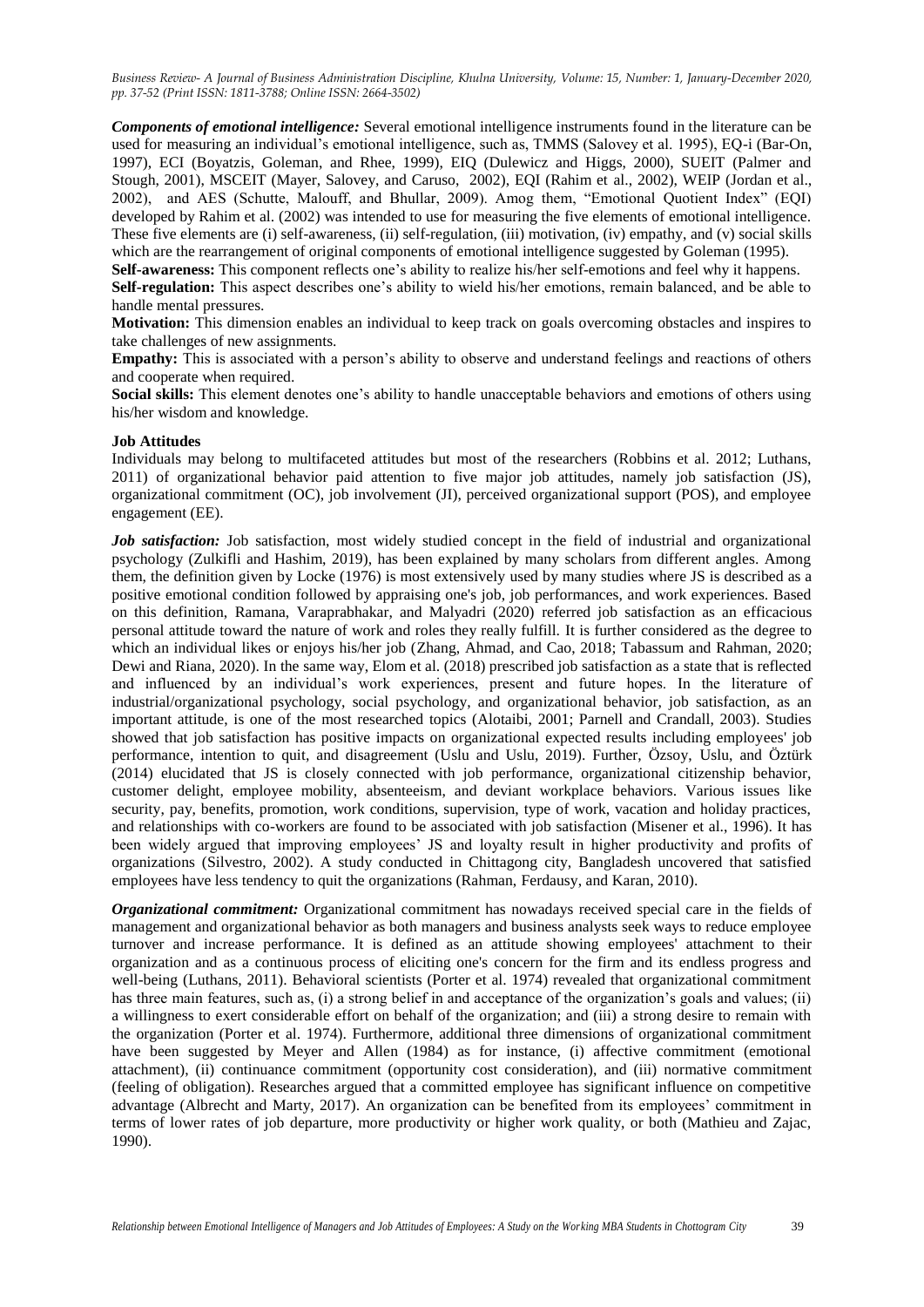*Job involvement:* The use of job involvement as a concept was first initiated by Lodahl and Kejner (1965). It refers to the degree of an individual's inclination to their job, time spent and energy exhaustion, as well as to what extent his/her job is thought as an integral part of his/her life (Newstrom, 2010). It acts as a key substance for individual performance development as well as sustaining competitive advantage (Huang, Yuan, and Li, 2019). In extant literature, it is suggested that job involvement is linked to more subjective well-being, JS, life satisfaction, and affluence in both personal and work matters (Akhtar, Nadir, and Nadir, 2016; Bholane, 2016; Konradt and Garbers, 2016; Salessi, 2019; Scrima et al. 2014). It is narrated by Riketta and Van Dick (2009) that an employee"s job involvement contains two overlapping measures: individual"s psychological identification with the job, and the level at which work plays a central role in the individual"s life and identity. In another study it is also demonstrated that job involvement is closely related to job performance, OC, job ownership, and career competencies (Yeh, 2018). It is found that if the level of job involvement increases the tendency of mobility decreases among the employees working at different organizations in Chittagong Export Processing Zone (Karan and Rahman, 2014).

*Perceived organizational support:* Perceived organizational support illustrates the level of employees' trust to which organizations value their works, have concern about their welfare, and meet their socio-emotional demands (Rhoades and Eisenberger, 2002). It indicates that employees build their perception on the degree of employers' concern for them, tendency of reward giving, and how much their organization think about them (Harris and Kacmar, 2017). It is related to the perception of employees about the intention of the employers to assist employees whenever required and adequately rewarding for their work efforts (Aban et al. 2019). According to Eisenberger et al (1986), employees develop a firm belief of whether their organizations admired their job outcomes and would behave them favorably or unfavorably under different conditions. Rezaei and Mahmoudi (2017) mentioned that when there is a clear understanding of employers' motive and have faith on that employees will be envisaged in managers' decisions, it yields higher perceived organizational support, lower turnover, and increased positive behaviors (Asgari, Mezginejad, and Taherpour, 2020). It is believed that organizations" stimulus to their employees through admiration, assistance, or acknowledgement significantly influence perceived organizational support of employees (Shore and Tetrick, 1991). Many studies recommended that if organizational workforces believe that their organizations are aware of and support them, they will be more loyal and committed to their assigned jobs (Celep and Yilmazturk, 2012; Eisenberger et al. 2001; Hutchison, 1997).

*Employee engagement:* The notion of employee engagement derived from the concept of personal engagement developed by Kahn (1990) where it is defined as the attachment of employees' themselves physically, cognitively, and emotionally while performing organizational roles. He noted three elements of personal engagement - safety, meaningfulness, and availability- inexistence of which cause personal disengagement (Hameduddin and Fernandez, 2019). Based on this, employee engagement can be denoted as involvement of employees in their jobs with an intention to fully utilize their physical, mental, and emotional resources for the purpose of organizational tasks accomplishment (Kerdpitak and Jermsittiparsert, 2020). It can also be defined as a firm attachment of the workforces to their firms, work, superior, or peers spiritually and emotionally (Sudibjo and Sutarji, 2020). It denotes a situation where employees display devotion, attachment, and willingness to spend time and energy in performing a job in order to exceeding the expectations (Macey et al. 2009; Dickson, 2011; Cook, 2009; Dromey, 2014; Andrew and Sofian, 2012). Though this concept has no dominant or universally recognized definition, a most accepted explanation of it might be as "a positive, fulfilling, workrelated state of mind that is characterized by vigor, dedication, and absorption" (Schaufeli et al. 2002, p. 74). Employee engagement has been studied by many academics and practitioners in covering a wide range of areas of research including psychology, business, management, human resource management, and so forth. One study showed that employee engagement reflects crucial information about employee-organization relationship (Eldor and Vigoda-Gadot, 2017). It is considered that engaged employees are good at bringing innovative solutions, viewing from new paradigm, and using reasonable reasoning in critical organizational situations (Eldor, 2017). They is more openness to new experience and thus able to think out of the box. Employee engagement in true sense can result in job related behavior and thus enhance job performance, develop positive employee attitude, and create competitive advantage for the organization.

# **Hypotheses Development**

*Emotional intelligence and job satisfaction:* Emotional intelligence acts as a mechanism of improving the physical state, confidence level and positive thinking of the employees. Self management can guide the employees" to control the negative emotions in a better way (Wen, Huang, and Hou, 2019). Similarly, emotionally intelligent managers" have the ability to keep and improve pleasant moods in the workplace through understanding and managing the emotions of self and the others. Therefore, emotional intelligence ensures job satisfaction of employees' in the work environment through managing unfavorable situations and behaviors by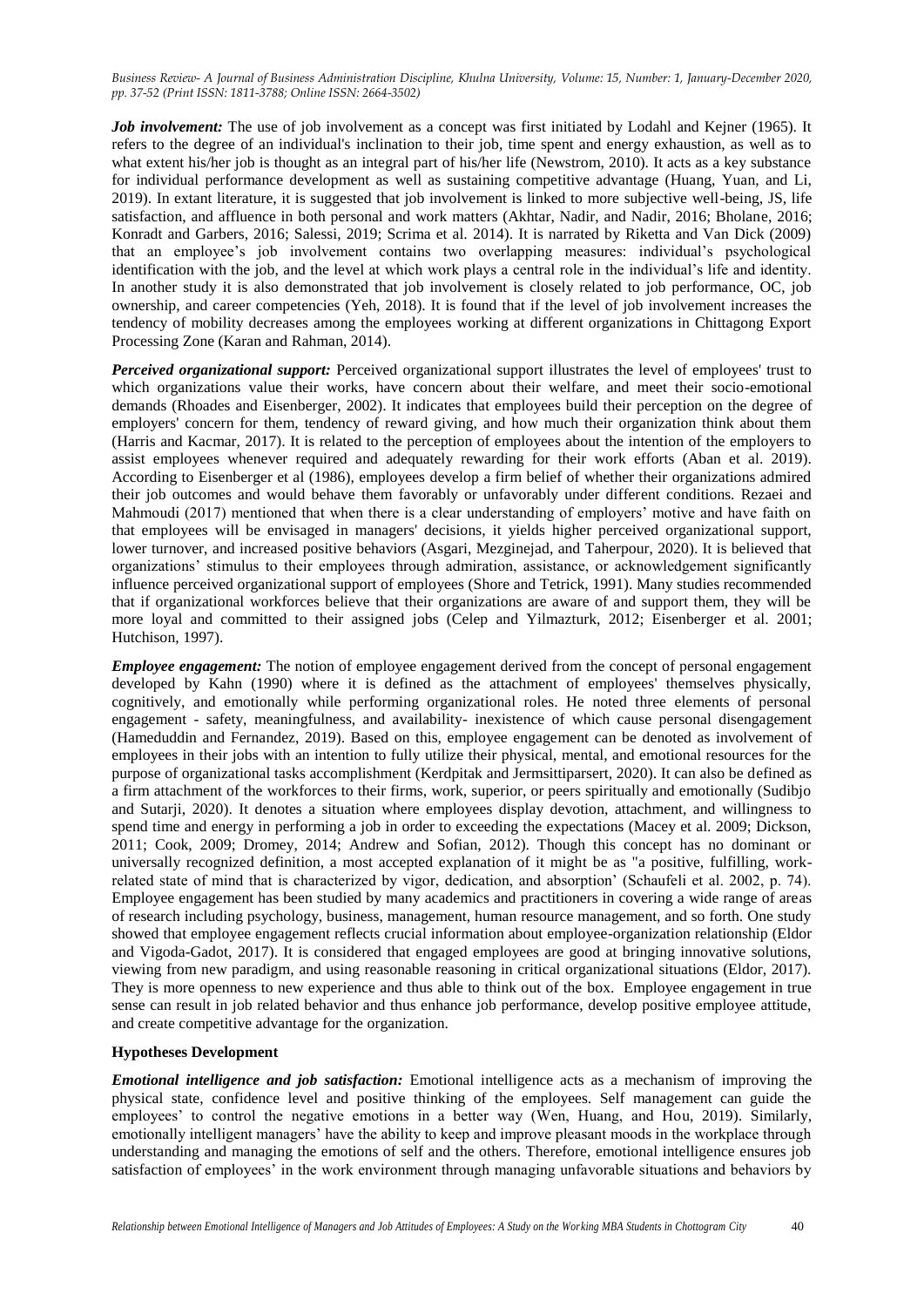the managers such as conflict and hostile relationship between employees (Oliver, 2019). Employees become more dynamic and productive to interact with their co-workers in the workplace through emotional intelligence. Managers", with emotional intelligence capability, commit to perform their own duties and also motivate employees' to perform responsibilities beyond formal expectations with satisfaction (Dirican and Erdil, 2019). Emotionally intelligent managers" can also minimize the stress, burnout, disagreement, absenteeism and job dissatisfaction of the employees through understanding the feelings and taking the corrective actions (Oh and Jang, 2019). As a result, it leads higher job satisfaction of employees to ensure sustainable organizational performance. Furthermore, managers also assist employees to develop and to nurture both interpersonal skills and intrapersonal skills which help them to become self conscious, critical thinker, self-driven and collaborative with others to outperform with job satisfaction (Sudibio and Sutarii, 2020). Managers can handle employees' critical emotional behaviors through their emotional intelligence which can lead higher job satisfaction of employees. The development of these interpersonal and intra-personal skills act as a reservoir of their personal resources which is aligned with and supported by COR theory. Again, emotional intelligence can be used as a forecasting tool to predict and to manage behaviors which is closely related with the job satisfaction (Karimi et al. 2020). Managers" close tie with employee"s feelings and emotions can reduce emotional dissonance. It results in employee"s job satisfaction in the workplace. Therefore, the following hypothesis can be developed:

Hypothesis 1: There is a positive relationship between emotional intelligence of managers and job satisfaction of employees perceived by the working MBA students in Chattogram city.

*Emotional intelligence and organizational commitment:* Organizational commitment can be defined as a psychological state of employees that coincides the interrelationship between employees and organization and it ensures employees" stay in the organization for the longer period of time (Amjad, 2018). Emotionally intelligent managers can positively link employees" thoughts and convictions with organizational values by understanding their feelings. Therefore, it can create the emotional commitment of the employees in the firm. Furthermore, managers are able to perceive the needs of the employees and can meet their expectations that can raise the commitment level toward the organization (Jain and Duggal, 2018). Emotionally intelligent managers can also create an ethical culture among the employees where they feel sense of obligation to stay in the organization. Managers can also create a positive working atmosphere by stimulating employees' feelings into common ground which assist employees to be highly committed in the organization (Naz, Nisar, and Rafiq, 2019). Managers can stimulate the commitment of employees to the organization by arranging training programs to turn their negative emotions into positive emotions. Organizational commitment of the employees is considered as a key to be successful in the competitive business arena (Aghdasi et al., 2011). However, in line with JD-R theory, if managers are unable to keep balance between providing necessary working facilities and fail to evaluate and measure their subordinates' feeling and emotions, employees' are more likely to leave the organization. As a result, the organization can lose the talents and the turnover costs will be increased along with hampering regular work activities. Employees feel enthusiastic, secure and committed to the organization when they realize that their managers show emotionally stable behaviors with them in time of their unfavorable situations (Manalo, Castro, and Uy, 2020). Likewise, emotionally intelligent managers can tactfully diverse the negative feelings of employees to cope up with the challenges by demonstrating positive behaviors and it ensures the employees' durability in the organization. Managers with emotional intelligence support employees to perform their job with no stresses and strains because they keep close interaction and provide cooperation to them (Ismail and Sukkar, 2020). Managers also support employees to form the positive attitudes by personalizing their feelings and emotions that has increased employees' attachment to the organization. Therefore, we hypothesized the following:

Hypothesis 2: There is a positive relationship between emotional intelligence of managers and organizational commitment of employees perceived by the working MBA students in Chattogram city.

*Emotional intelligence and job involvement:* Job involvement can be described as the degree to which an individual can identified psychologically with his or her job in the workplace (Judeh, 2013). Emotionally intelligent managers are able to match the employees' psychological desires with their jobs and it plays a key role to determine the job involvement of employees in the organization. Managers also keep congruence among employees' psychological needs and their expected job requirements in the workplace so that employees can be voluntarily involved in their job (Salessi and Omar, 2019). Managers connect the employees' job goal with their interest and personal goals as it have positive linkage with the employees' job involvement. Therefore, job involvement has become a pressing component for organization's success as employees are dedicated to utilize their talents, skills, knowledge and experiences to their job (Huang, Yuan, and Li, 2019). Emotionally intelligent managers are committed to develop a culture of employees' job involvement through taking care of each employee's feelings and emotions. It has affirmative impact on developing mutual relationship among each other and increasing organizational performance. Moreover, Employees' turnover can be lessen when managers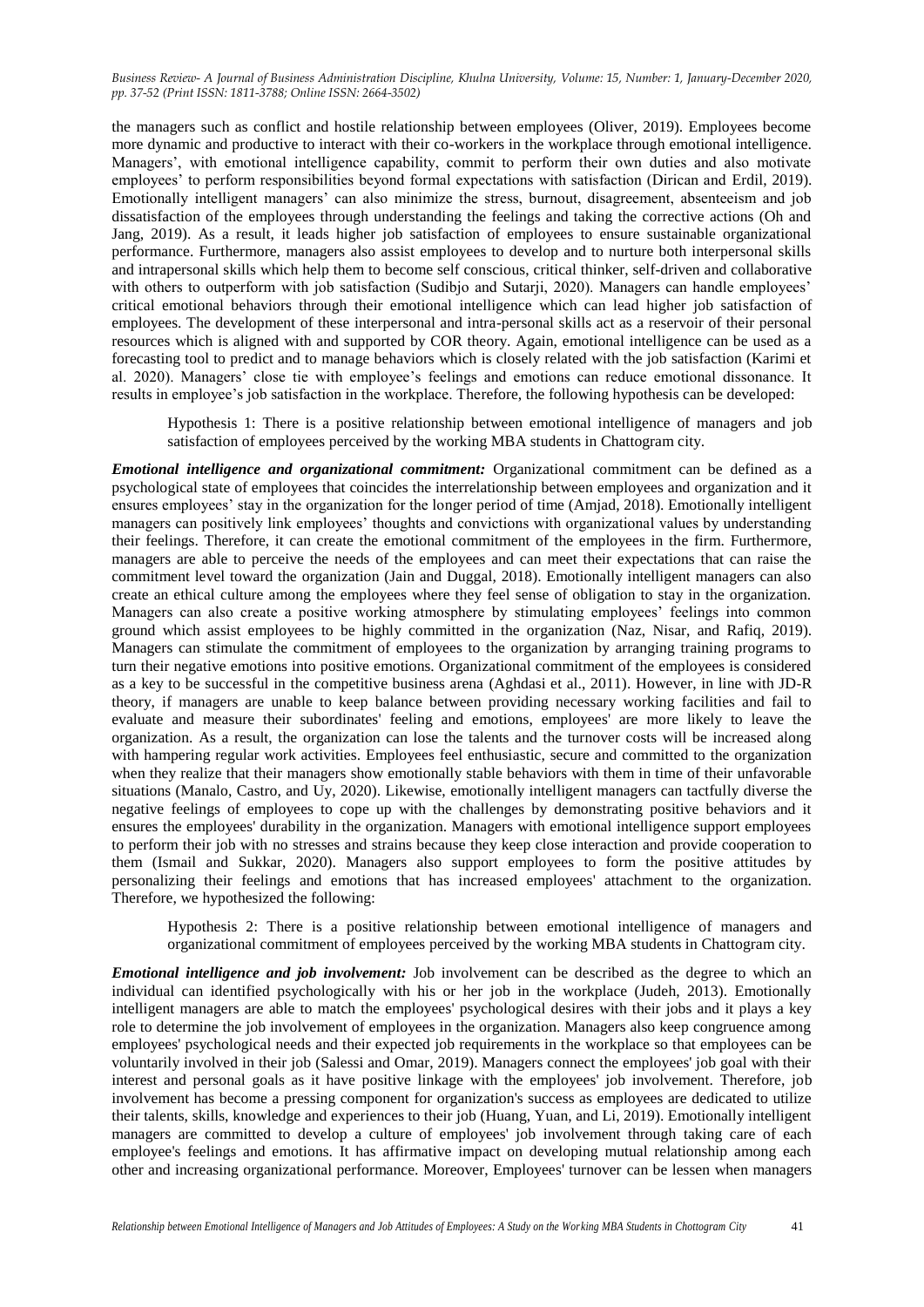posits positive behaviors with their employees by scrutinizing each employee's affective as well as behavioral aspect (Zheng and Wu, 2018). Emotionally intelligent managers' tries to raise applause, respect and faith of the employees by creating and sustaining positive thinking by which employees' find their jobs favorable according to their psychological desires (Carmeli, 2003). Managers also articulate the meaning and future potentiality of the job to the employees who have negative feelings regarding it in order to keep the employees' more involved into jobs. Managers also provide adequate supervision to the employees through optimizing their ego problems in the workplace and it also ensures each employee"s job involvement (Cheng, Yen, and Chen, 2012). Managers also internalize employee's personal behaviors and way of thinking with an individual job requirement so that they can be more willing and productive in their own job. Through performing these functions from different angles managers try to reduce stress from employees and try to match the employee outcomes with the organizational requirements which are the main theme of JD-R theory. Based on the above discussion, we can hypothesize as following:

Hypothesis 3: There is a positive relationship between emotional intelligence of managers and job satisfaction of employees perceived by the working MBA students in Chattogram city.

*Emotional intelligence and perceived organizational support:* Perceived organizational support can be defined as the beliefs of employees where organization will take care of their contributions and welfare (Aban et al. 2019). When managers provide sufficient mental support to the employees by taking into consideration each employees feeling, thoughts and emotions, it creates a sense of obligation to the employees to carry out their activities successfully in order to achieve the organizational goals (Kleinert et al. 2019). Organizational support is considered as the stimulant where managers help the employees to restrain from the negative feelings and emotions. Emotionally intelligent managers can ensure perceived organizational support by fostering positive emotions of the employees. Additionally, managers have better knowledge about the resources needed by the employees to accomplish their job effectively (Kim, Moon, and Shin, 2018). Therefore, it enhances the ability of employees to work under constraints by the close supervision of managers. Managers also find out the gap between the inner feeling and the enthusiasm needed to perform the assigned job by the employees (Harris and Kacmar, 2018). Therefore, it helps employees to hold positive outlook to their work, peers and colleagues which is mentioned in OST. Previous research found that emotional labor needs more support from the supervisor to protect individual resources by minimizing the exhaustive feelings and emotions of the employees (Gu et al. 2020). Emotionally intelligent managers can also reduce the employees' emotional as well as psychological strains by studying each employee's feeling and emotions and articulating the impacts of it on their personal life and workplace. When emotionally intelligent managers show concern of the employees' well being it generates social exchange relationship between employees and organization (Rhoades and Eisenberger, 2002) which happens in line with SET. Employees also get supports from the organization as managers are frequently arrange the positive emotion building training and supporting programs (Giao et al., 2020). Similarly, when employees are getting priority to be empowered in individual level and group level, it has positive influence on employees' perceived organizational support. Based on the above discussion the following hypothesis is developed:

Hypothesis 4: There is a positive relationship between emotional intelligence of managers and perceived organizational support of employees perceived by the working MBA students in Chattogram city.

*Emotional intelligence and employee engagement:* Employee engagement can be defined as the emotional attachment between employee and the organization. Highly engaged employees are more creative, less likely to leave the organization and enjoy their job duties and responsibilities in group or team (Kerdpitak and Jermsittiparsert, 2020). In the organization, emotionally intelligent managers set the job role of each employee and articulate it with them on the basis of their inner emotions. Additionally, managers attempt to create an environment where each employee"s contribution is valued that grows employees higher engagement in the organization (Albrecht and Marty, 2017). Nowadays, employee engagement has become compelling to managers because engaged employees outperform rather than other ordinary employees to sustain the organizational performance. Previous research found that there is a close linkage between employee"s psychological state and the work performance (Baran and Sypniewska, 2020). Managers furnish the individual"s way of thinking and feeling about their work, group activities and position holding in the organization so that they can be more engaged in the organization. Managers can engage employees in the organization by providing the adequate benefits to them and caring their contributions toward the organizational performance (Wen, Gu, and Wen, 2018) which is demanded by JD-R theory. When managers continue emotional presence in the organization, employees can be psychologically positive to perform under many challenging circumstances. Emotionally intelligent mangers nurture their positive emotions to build up each employee's psychological resilience to work under difficulties (Lee et al. 2020). Managers also figure out the balance of personality traits among the employees so that they have the similar thinking, feeling and emotions in the workplace with higher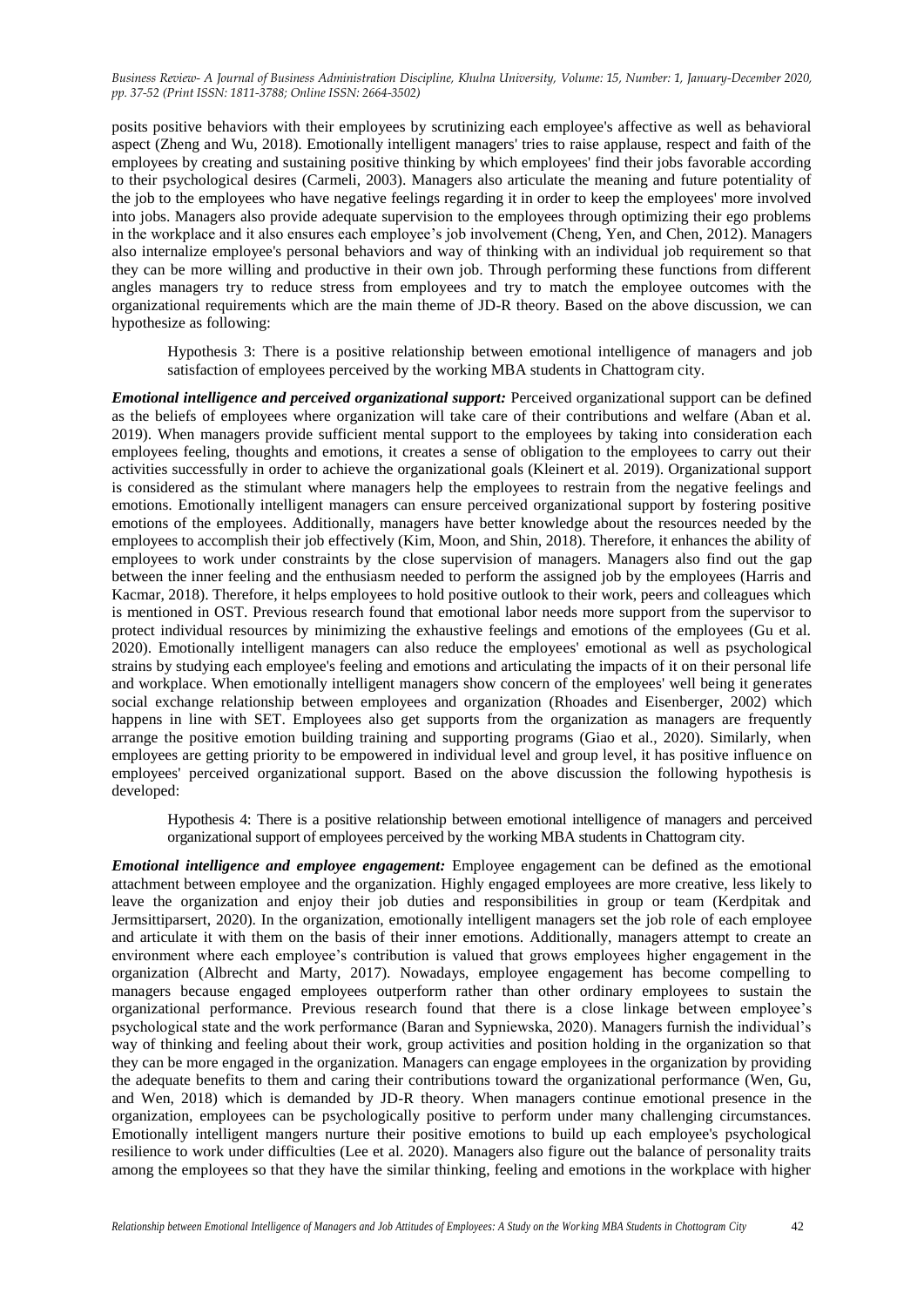engagement. Employees can grow and develop their cognitive ability to engage in the firm with the help of the emotionally intelligent managers through different educative programs on emotions attachment (Carmeli, 2003). Hence, it can be hypothesized as follows:

Hypothesis 5: There is a positive relationship between emotional intelligence of managers and engagement of employees perceived by the working MBA students in Chattogram city.

# **Research Framework**

Based on the literature review and hypotheses considered for the study, the following research framework is developed to illustrate the connections among EI, JS, OC, JI, POS, and EE:



Figure 1: Research Framework

Note: EI=Emotional intelligence, JS=Job satisfaction, OC=Organizational commitment, JI=Job involvement, POS=Perceived organizational support, EE= Employee engagement

Source: Authors' own compilation, 2020

# **Research Methods**

*Participants:* The study was conducted using a sample of 196 working MBA students who rated their respective managers" EI along with their own job attitudes (JS, OC, JI, POS, and EE). The purposive sampling technique was employed to select the respondents. The respondents were engaged in diverse organizations during the time of pursuing the executive MBA programs at five private universities in Chattogram city. The working MBA students were classified into the top-level, mid-level and first-level employees. Freedom was given to the respondents to assess their respective managers because they were responsible and accountable to their authority.

# *Sample characteristics*

**Table 1: Respondents' demographic characteristics**

| Demographic characteristics                    | Mean<br>(in years) | <b>SD</b><br>(in years) | Frequencies | Percentage |  |  |
|------------------------------------------------|--------------------|-------------------------|-------------|------------|--|--|
| Respondents' age                               | 36.1               | 7.52                    | ----        | ---        |  |  |
| Respondents' experience                        | 8.17               | 4.3                     |             |            |  |  |
| Respondents' gender:                           |                    |                         |             |            |  |  |
| Male                                           |                    |                         | 130         | 66.32      |  |  |
| Female                                         |                    |                         | 66          | 33.68      |  |  |
| <b>Respondents' position level:</b>            |                    |                         |             |            |  |  |
| Top                                            |                    |                         | 38          | 19.39      |  |  |
| Middle                                         |                    |                         | 119         | 60.71      |  |  |
| Lower                                          |                    |                         | 39          | 19.90      |  |  |
| <b>Respondents' educational qualifications</b> |                    |                         |             |            |  |  |
| Bachelor                                       |                    |                         | 106         | 54.08      |  |  |
| Master                                         |                    |                         | 71          | 36.22      |  |  |
| Others                                         |                    |                         | 19          | 09.70      |  |  |
| <b>Respondents' Sector:</b>                    |                    |                         |             |            |  |  |
| Manufacturing                                  |                    |                         | 54          | 27.55      |  |  |
| Education                                      |                    |                         | 22          | 11.22      |  |  |
| Finance                                        |                    |                         | 57          | 29.08      |  |  |
| <b>Services</b>                                |                    |                         | 31          | 15.82      |  |  |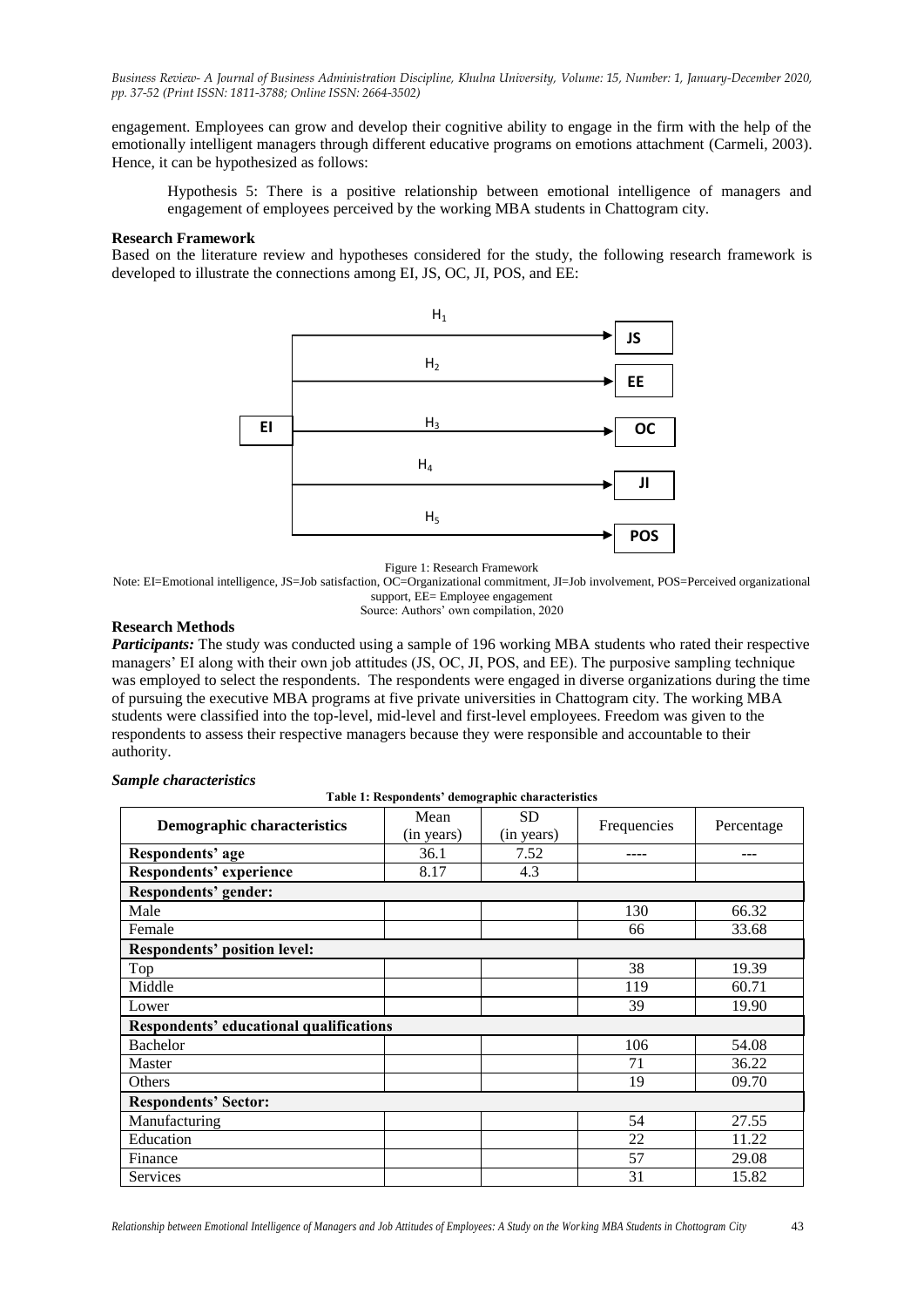| <b>Others</b> | $\sim$<br>ັ້ | $\sim$ 00<br>10.JJ |
|---------------|--------------|--------------------|
| Total         | 196          | 00.00              |

 *Source: Authors' own research, 2020*

The respondents were ranged in age from 25 to 47 years which can be observed in the Table 1 with a mean of 36.1 years  $(SD = 7.52)$  where 130 (66.32%) were male and 66 (33.68%) were female. The respondents have an average 8.17 years of experience. There were 38 (19.39%) top level, 119 (60.71%) middle level, and 39 (19.90%) lower level participants. The respondents were well educated, as 106 (54.08%) had bachelor degrees, 71 (36.22%) had master degrees, and 19 (09.70%) respondents takes other forms of education. Data were collected from different organizational units such as 54 (27.55%) from manufacturing, 22 (11.22%) from education, 57 (29.08%) from financial services, 31 (15.82%) from service organizations, and 32 (16.33%) from other industries.

*Measurement tools:* Emotional Quotient Index (EQI) was adopted to estimate EI evolved by Rahim et al. (2002) for appraising mid-level and first-level employees" perceptions to their corresponding managers" emotional intelligence. This instrument is comprised of forty items to measure emotional intelligence and the assessment of the components was done on a 5-point Likert scale starting at 5 (strongly agree) to 1 (strongly disagree). Sample items were "My supervisor is well aware of his/her moods", "My supervisor handles emotional conflicts with tact and diplomacy" etc. The larger records illustrate a higher EI of the managers. The reliability of the EQI found in this study was 0.86.

The respondents" job satisfaction was computed using an eleven-item scale developed by Ather and Nimalathasan (2006) on a 5-point Likert scale ranging from 5 (strongly agree) to 1 (strongly disagree). Sample items were "I like the content of the work I do, "my achievement is recognized by my superior" etc. The reliability of the job satisfaction scale for the current study was 0.85.

Meyer and Allen's (1997) twenty four-item questionnaire was adapted to measure the respondents' organizational commitment. A 5-point Likert scale ranging from 5 (strongly agree) to 1 (strongly disagree) was applied to measure the items. Sample items for the organizational commitments were "I would be very happy to spend the rest of my career with this organization", "Right now, staying with my organization is a matter of necessity as much as desire", etc. The reliability of the organizational commitment questionnaire for the current study was 0.89.

The authors adapted a ten-item Job Involvement Scale developed by Kanungo (1982) to measure job involvement of the respondents. The items were measured on a 5-point Likert scale ranging from 5 (strongly agree) to 1 (strongly disagree). Sample items were: "The most important things that happen to me involve my present job", "Most of my personal life goals are job-oriented" etc. The internal reliability alpha coefficient for the job involvement scale in this study was 0.88.

The revised eight-item of the Survey of Perceived Organizational Support developed by Eisenberger et al. (1997) was used to measure perceived organizational support. The items were measured on a 5-point Likert scale ranging from 5 (strongly agree) to 1 (strongly disagree). Sample items are: "The organization values my contribution to its well-being", "The organization really cares about my well-being", etc. The internal reliability of the scale was 0.87.

Employee engagement was measured with the eighteen-item Job Engagement Scale developed by Rich (2006). The items were measured on a 5-point Likert scale ranging from 5 (strongly agree) to 1 (strongly disagree). Sample items are: "I work with intensity on my job", "At work, I devote a lot of attention to my job", etc. The internal reliability of the scale was 0.83.

*Data collection procedure:* For the purpose of selecting sample, the convenience sampling technique was used. To collect data from the working MBA students, five private universities were selected. Ten separate days were required to organize responses arising out from the respective respondents. During class time, two authors entered into the classrooms and described the purpose of the study and the procedure to complete the printed survey tools. However, in spite of difficulty in getting equivalent data from all institutions, 196 (68.77%) completed questionnaires were collected. Later, the raw data were recorded into an excel file for summarization, and then the SPSS (22.0 version) was used to statistically analysis the primary data.

*Reliability of scales and validity of data:* Reliability refers to the compatibility of a series of items to evaluate research constructs (Field, 2005). Here, measurement of reliability indicates the importance of monitoring uniformity of the components adopted in EI and JA (JS, OC, JI, POS, and EE) measurement in different contexts (Hair et al. 2003). Cronbach"s alpha is most extensively used tool to evaluate reliability of the scale (Field, 2005). This approach starts from 0 to 1, however, adequate value is needed that should be greater .60 in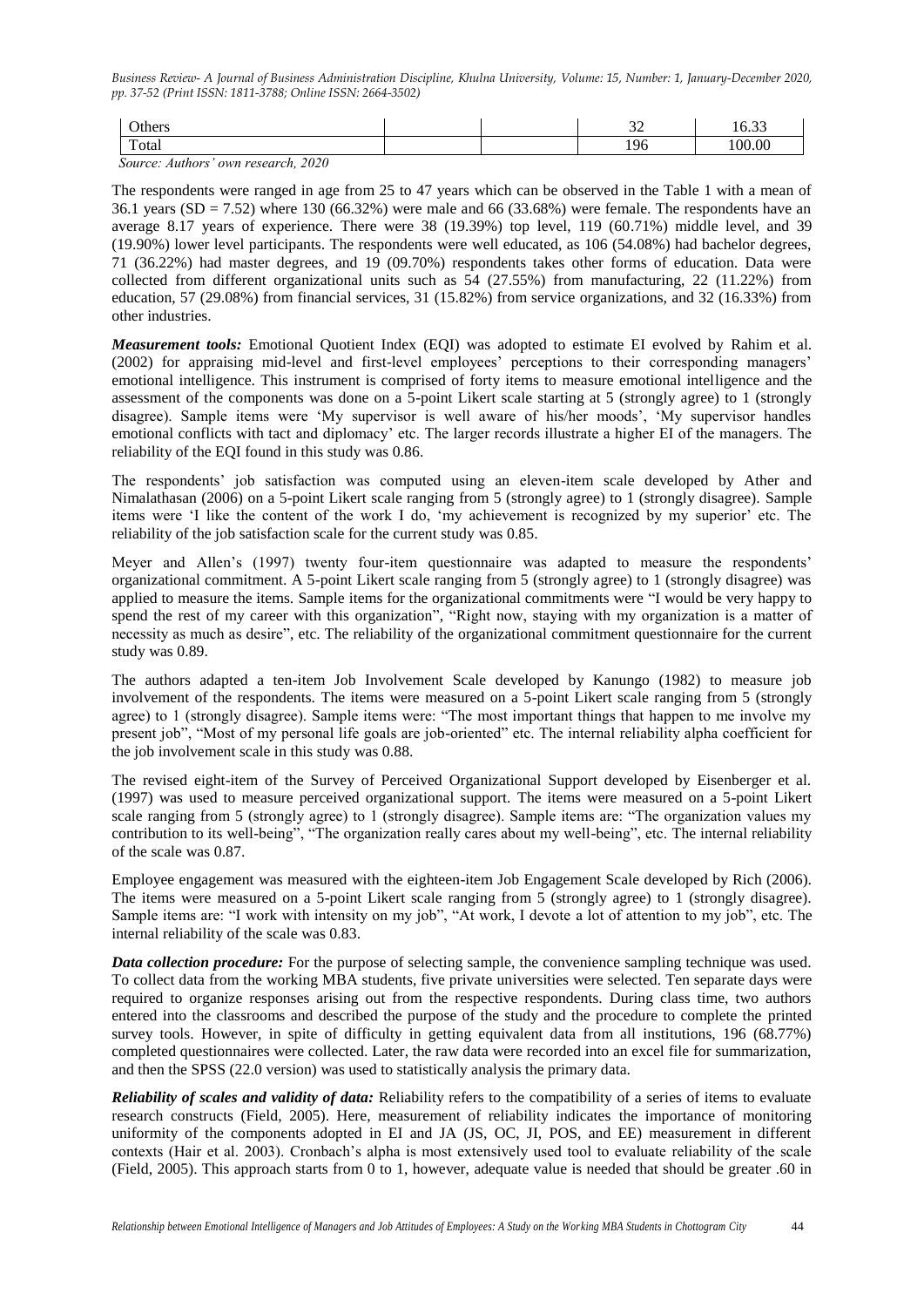the measurement to have reliability (Malhotra, 2002; Cronbach, 1951). Therefore, Cronbach"s alpha of the EI, JS, OC, JI, POS, and EE measurement of this research were 0.86, 0.85, 0.89, 0.88, 0.87, and 0.83 respectively. Thus, all of the measurements were greatly reliable for data collection. The validity indicates the extent to which the change in the realized measurement outcome exhibit authenticity among on aspects assessment instead of a methodological approach or irregular error (Saunders, Lewis, and Thornhill, 2011). The measurement validities (EI, JS, OC, JI, POS, and EE) were assured through the significant amount of reviews in other countries adding with Bangladesh (Rahim et al. 2002; Rahman, Ferdausy, and Karan, 2012; Bhattachriee and Rahman, 2016; Karan, Rahman, and Biswas, 2018; Faroque, Ferdausy, and Rahman, 2020).

Descriptive statistics, correlations, and regressions analyses were used to examine the relationship.

# **Findings**

The mean, standard deviation, and correlation for EI, JS, OC, JI, POS, and EE are shown in Table 2.

| Variables/        | M    | <b>SD</b> | <b>Correlations</b> |          |          |          |          |             |
|-------------------|------|-----------|---------------------|----------|----------|----------|----------|-------------|
| <b>Components</b> |      |           |                     |          | 3        |          |          | $\mathbf o$ |
| 1. EI             | 3.86 | .89       | (.86)               |          |          |          |          |             |
| $2.$ JS           | 3.84 | .88       | $.66^{**}$          | (.85)    |          |          |          |             |
| 3. OC             | 3.75 | .87       | $.69***$            | $.74***$ | (.89)    |          |          |             |
| 4. JI             | 3.61 | .85       | $.62***$            | $.71***$ | $.72***$ | (.88)    |          |             |
| <b>5. POS</b>     | 3.51 | .86       | $.64***$            | $.79***$ | $.73***$ | $.74***$ | (.87)    |             |
| <b>6. EE</b>      | 3.67 | .88       | $.65***$            | $.77***$ | $.75***$ | $.76***$ | $.73***$ | (.83)       |

**Table 2: Means, Standard Deviations, and Reliabilities of the variables and Correlations between Variables**

 *Source: Authors' own research, 2020*

Reliability (Cronbach Alpha) of each construct (no. 1-6) is provided in parenthesis along the diagonal. \*\* Significant at the 0.01 level; \* Significant at the 0.05 level;  $N = 196$ ; EI= emotional intelligence; JS= job satisfaction; OC=organizational commitment; JI= job involvement; POS= perceived organizational support; EE= employee engagement

The results of the Table 2 reveals that EI is significantly connected with JS ( $r = 0.66$ ,  $p < 0.01$ ), OC ( $r = 0.69$ , p  $< 0.01$ ), JI (r = 0.62, p < 0.01), POS(r = 0.64, p < 0.01), and EE (r = 0.65, p < 0.01). Therefore, it can be narrated that the experiments support all of the five hypotheses.

|                                              | <b>Emotional Intelligence</b> |             |                         |                                   |                         |  |
|----------------------------------------------|-------------------------------|-------------|-------------------------|-----------------------------------|-------------------------|--|
| <b>Predictors</b>                            | Co-efficient<br>(ß)           | S.E.<br>(ß) | Value of<br>t-statistic | <b>Value of</b><br>$\mathbb{R}^2$ | Value of<br>F-statistic |  |
| <b>JS</b>                                    | .86                           | .14         | $7.35***$               | .43                               | 48.65**                 |  |
| OC                                           | .95                           | .12         | $8.96***$               | .47                               | 67.48**                 |  |
| J <sub>I</sub>                               | .93                           | .13         | $9.71***$               | .38                               | 79.40**                 |  |
| <b>POS</b>                                   | .82                           | .11         | $7.88***$               | .40                               | 54.57**                 |  |
| EE<br>$\sim$ $\sim$ $\sim$<br><b>Service</b> | .88<br>.                      | .17         | $8.88***$               | .42                               | $66.87$ **              |  |

**Table 3: Summary of Regression Analysis regarding EI, JS, OC, JI, POS and EE**

 *Source: Authors' own research, 2020*

\*\* Significant at the 0.01 level; \* Significant at the 0.05 level;  $N = 196$ ; EI= emotional intelligence; JS= job satisfaction; OC=organizational commitment; JI= job involvement; POS= perceived organizational support; EE=employee engagement

Review of Table 3 demonstrated that about 43%, 47%, 38%, 40%, and 42% of the variances in JS, OC, JI, POS, and EE were explained by EI respectively. Although a great amount in all of the constructs were unexplained, it has been recommended that the EI might be used in forecasting JS, OC, JI, POS, and EE to some useful extent.

## **Discussions**

This study aims to examine the relationship between managers" EI and employees" job attitudes (JS, OC, JI, POS, and EE) perceived by the MBA working students in the commercial city of Bangladesh namely "Chattogram".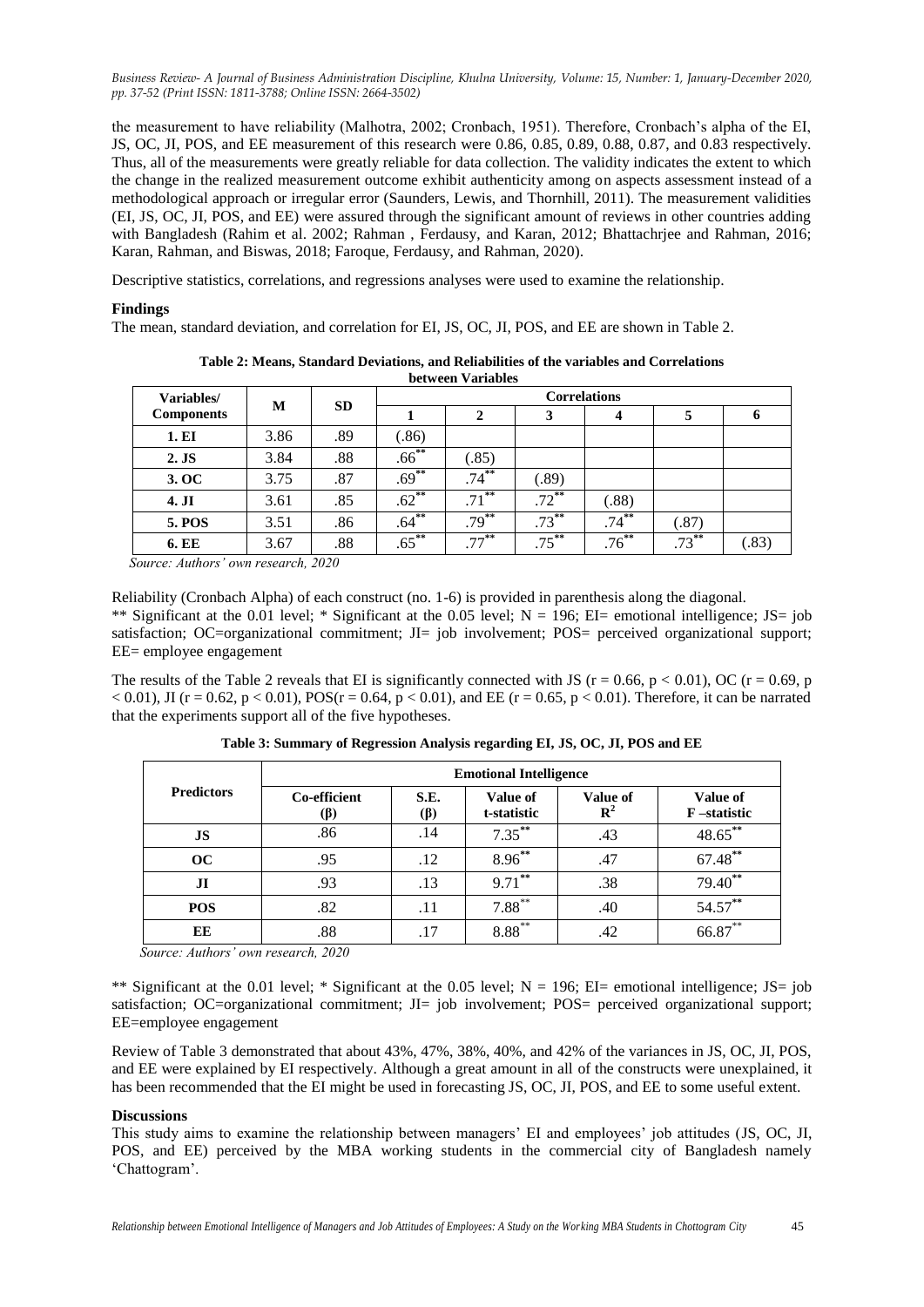Our first hypothesis states that EI and JS have a positive relationship ( $r = 0.66$ ,  $p < 0.01$ ). The finding shows that emotionally intelligent managers can predict the feelings of the employees and are able to turn employees' negative, adverse or unfavorable thoughts and emotions into productive and favorable. It also creates employees" inner positive feelings toward their jobs with higher satisfaction in the workplace. The findings were aligned with COR theory as emotional intelligence of managers' have a positive role in employees' JS which, in turn, can help employees work maintaining their personal traits and resources. Therefore, it is a coincidence that managers with emotional intelligence can play a significant role to ensure employees" job satisfaction in the organizations. This finding has similarity with the previous studies (Dirican and Erdil, 2020); Rahman et al. 2020; Oliver, 2020)

Our second hypothesis shows that there is a positive relationship between managers" EI and employees" OC in the organizations ( $r = 0.69$ ,  $p < 0.01$ ). In this study, we found that emotionally intelligent managers can match the employees" thoughts with organizational values and can also predict employees" needs and demands which lead to employees" organizational commitment level. Managers can also arrange different training programs to minimize or remove the negative attitudes of employees toward the organizations delineating same purpose as JD-R theory. The current findings have similarity with the prior studies (Jain and Duggal, 2018; Amjad, 2018).

Our third hypothesis reveals that managers EI has a positive linkage with employees' JI in the organizations  $(r =$ 0.62,  $p < 0.01$ ). It indicates that managers who have high score in emotional intelligence criteria; they can positively influence employees" job involvement to sustain the competitiveness of the organizations. In this study, we found that managers with emotional intelligent are able to adjust employees" psychological states with their jobs and can develop harmonious and cooperative work environment which is satisfying JD-R theory. It leads positive attitudes toward the managers and organization to become more involved by the employees. Again, mangers can reduce the mental stress of the employees by ensuring congruence between employees' capabilities and job requirements. This study has similarity with the previous findings (Judeh, 2013; Salessi and Omar, 2019; Huang Yuan, and Li, 2019; Zheng and Wu, 2018).

Our fourth hypothesis posits that managers' EI positively connected with employees' POS ( $r = 0.64$ ,  $p < 0.01$ ). This study reveals that emotionally intelligent managers can take care employees" valuable contributions and welfare as demanded by OST. They also provide support to reduce employees' negative emotions and feelings that lead better organizational performance aligned with the main concept of SET. Therefore, managers" attempts can protect individual resources that have positive influence on work efficiency. This study has similarity with the previous findings (Aban et al. 2019; Kleinert et al. 2020; Gu et al. 2020)**.** 

Our final hypothesis reveals that there is a positive affinity between managers" EI and engagement of employees (EE) in the organization ( $r = 0.65$ ,  $p < 0.01$ ). The study suggests that managers motivate and encourage creating employees' sense of obligation to get involved in workplace for long time. They also furnish employees' way of thinking that keeps employees" resiliency to work under unfavorable circumstances which is mostly expected by the employees as per JD-R theory. The previous study have similarity with the current study (Kerdpitak and Jermsittiparsert, 2020; Albrecht and Marty, 2017; Baran and Sypniewska, 2020; Wen, Gu, and Wen, 2018).

# **Implications for Management**

The study aims to identify the relationship between managers" emotional intelligence and employees" job attitudes in terms of JS, OC, JI, POS and EE from Bangladesh perspective. The findings of the study have significant implications for management and organizations. Firstly, this study makes significant contributions to the field of management and organizational behavior revamping the literature by giving empirical evidences. The results of the study can help organizations design selection processes aimed at identifying managers who will likely be more emotionally intelligent. Secondly, the results will encourage the employees to learn and develop emotional intelligence. Third, managers can realize that to sustain active and spontaneous employees in the workplace, they need to be more emotionally intelligent. Moreover, managers can get useful insights regarding how employees" commitment level can be increased to enhance organizational performances through understanding their feelings and emotions. Fourth, understanding the importance of managers" emotional intelligence and thus increasing positive job attitudes of the employees can create positive working environment, voluntary citizenship behavior, and lower turnover. Finally, almost every organization is trying to figure out and ensure proper utilization of employees" inner resources in the organizations addressing different challenges coming from modern business practices. In this situation, emotionally intelligent mangers can have sufficient knowledge to nurture and care employees" feelings, thoughts, and emotions to get them fully engaged in the workplace. Therefore, it will help the organizations perform above average than other rivals in the competitive business arena.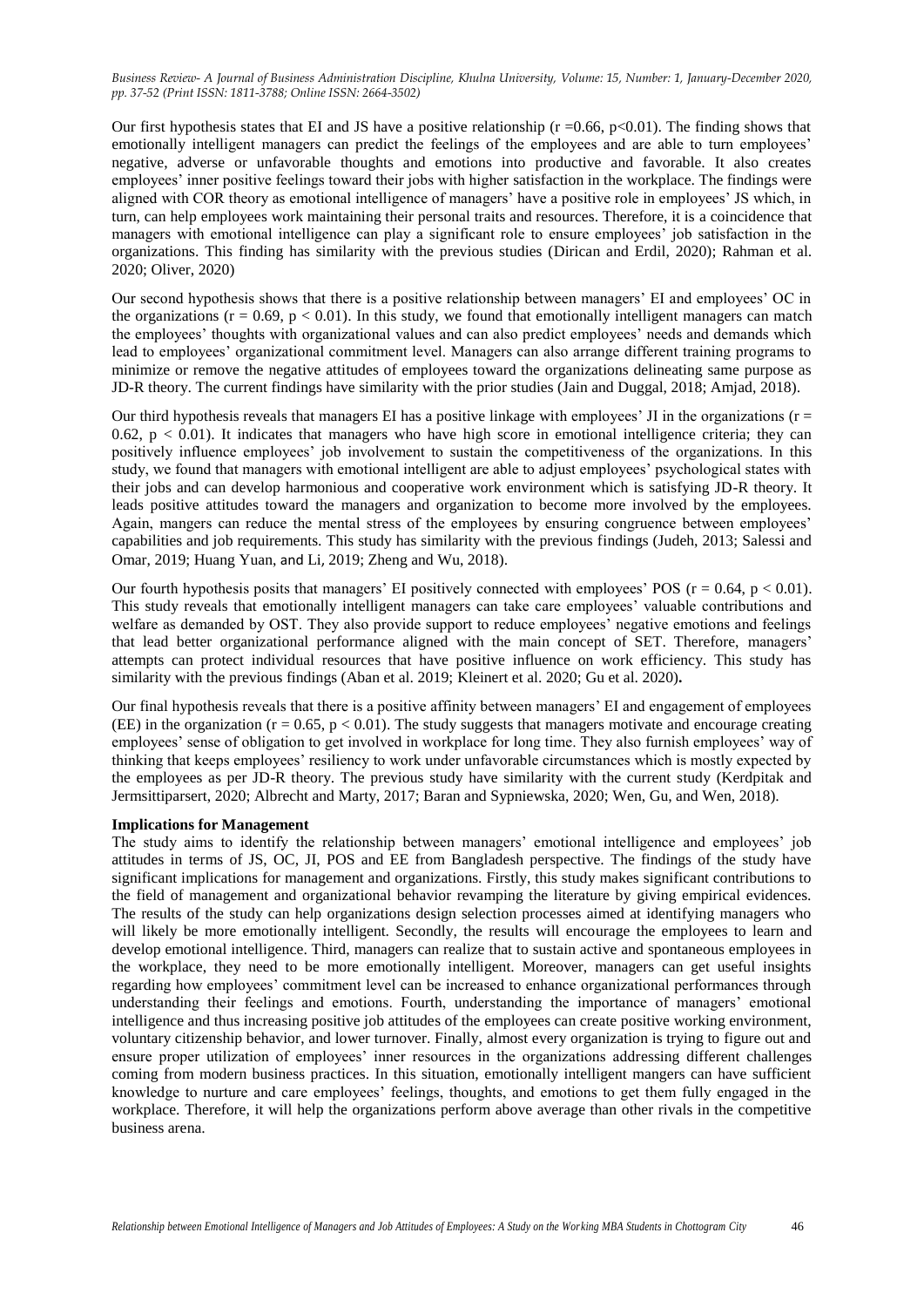# **Limitations and Future Research Directions**

Although this study has significant implications, it has some limitations which cannot be ignored and these can be addressed in future research. First, this study only examines the relationship between emotional intelligence of managers and job attitudes of employees but didn"t show any cause and effect relationship between them which can be addressed in future research. Again, this study considered testing the relationship of mangers' emotional intelligence with different components of job attitudes but, interrelation among job attitudes components might be existed which is not considered here. Further study can be conducted addressing this issue to draw a more acceptable conclusion on it. Second, the use of purposive sampling technique might affect the generalizability of the results increasing the possibility of sample bias. Applying random sampling technique can be a better option to increase the generalizability of the findings. Third, the data were collected only from five private universities in Chattogram; future study might consider the combination of both the private and the public universities or cover other cities in Bangladesh instead of remaining confined in only one city. Fourth, the small sample size  $(N= 196)$  may be questionable regarding the statistical significance of the results. Future researchers are advised to use a large sample size to overcome this limitation. Again, the use of cross-sectional analysis might limit the causal interference of the findings. It is recommended that further study might use longitudinal approach to adopt this causality complexity.

#### **References**

- Aban, C. J., Perez, V. E., and Ricarte, K. K., 2019. The relationship of organizational commitment, job satisfaction, and perceived organizational support of telecommuters in the national capital region. *Review of Integrative Business and Economics Research*, 8(4), pp. 162-197.
- Aghdasi, S., Kiamanesh, A. R., and Ebrahim, A. N. 2011. Emotional intelligence and organizational commitment: Testing the mediatory role of occupational stress and job satisfaction. *Procedia - Social and Behavioral Sciences*, *29*, pp.1965–1976.<https://doi.org/10.1016/j.sbspro.2011.11.447>
- Akhtar, Z., Nadir, P., and Nadir, H. ,2016. Job satisfaction and job involvement among private and government bank employees. *Indian Journal of Health & Wellbeing,*7(2), pp 236-239.
- Albrecht, S. L., and Marty, A., 2017. Personality, self-efficacy and job resources and their associations with employee engagement, affective commitment and turnover intentions. *The International Journal of Human Resource Management*, pp. 1-25. Hyperlink "http://dx.doi.org/10.1080/09585192.2017.1362660" http://dx.doi.org/10.1080/09585192.2017.1362660
- Alotaibi, A.G., 2001.Antecedents of organizational citizenship behaviour: A study of public personnel in Kuwait. *Public Personnel Management*, 30, pp. 363 -376
- Andrew, O. C., and Sofian, S., 2012. Individual factors and work outcomes of employee engagement. *Procedia-Social and behavioral sciences,* 40, pp. 498-508.
- Amjad, S., 2018. Emotional Intelligence, Organizational Commitment and Job Performance in Pakistan. *Market Forces ,* 8(1), pp. 56-69.
- Anari, N. N., 2012.Teachers: Emotional intelligence, job satisfaction and organizational commitment. *Journal of Workplace Learning,* 26(4), pp. 256–269.
- Asgari, A., Mezginejad, S., and Taherpour, F., 2020. The role of leadership styles in organizational citizenship behavior through the mediation of perceived organizational support and job satisfaction. *Innovar,*  30(75), pp. 87-98. https://doi.org/10.15446/innovar.v30n75.83259
- Ashkanasy, N., and Humphrey, R., 2011. Current emotion research in organizational behavior. *Emotion Review,*  3, pp. 214–224.
- Ather, S.M. and Nimalathasan, B., 2006. Association between quality of work life and job satisfaction: a study of academic professionals private universities in Bangladesh. *The Chittagong University Journal of Business Administration*, 21, 9-23.
- Bar-On, R.,1997. The Emotional Quotient Inventory (EQ-i). Technical Manual, Toronto: Multi Health System.
- Baran, M., and Sypniewska, B., 2020. The impact of management methods on employee engagement. *Sustainability (Switzerland)*, 12(1), pp. 1–15. https://doi.org/10.3390/SU12010426
- Bartock, A., 2019. A study on the relationship between emotional intelligence and employee turnover. *International Society for Performance Improvement ,* 58 (5), pp. 1-16. DOI: 10.1002/pfi.21865
- Biswas, M., Rahman, M.S., and Ferdausy, F., 2017. Role of emotional intelligence in solving problems at the private commercial banks of Bangladesh. *The Comilla University Journal of Business Studies,* 4(1), pp. 51-66.
- Bhattacharjee, S., and Rahman, M.S., 2016. Assessing the relationship among emotional intelligence, creativity and empowering leadership: An empirical study. *Dhaka University Journal of Business Studies*, 37(1), pp198-215.
- Bholane, K., 2016. *Review of job satisfaction, job involvement and organizational commitment,* North Charleston, SC, US: Create space Independent Publishers.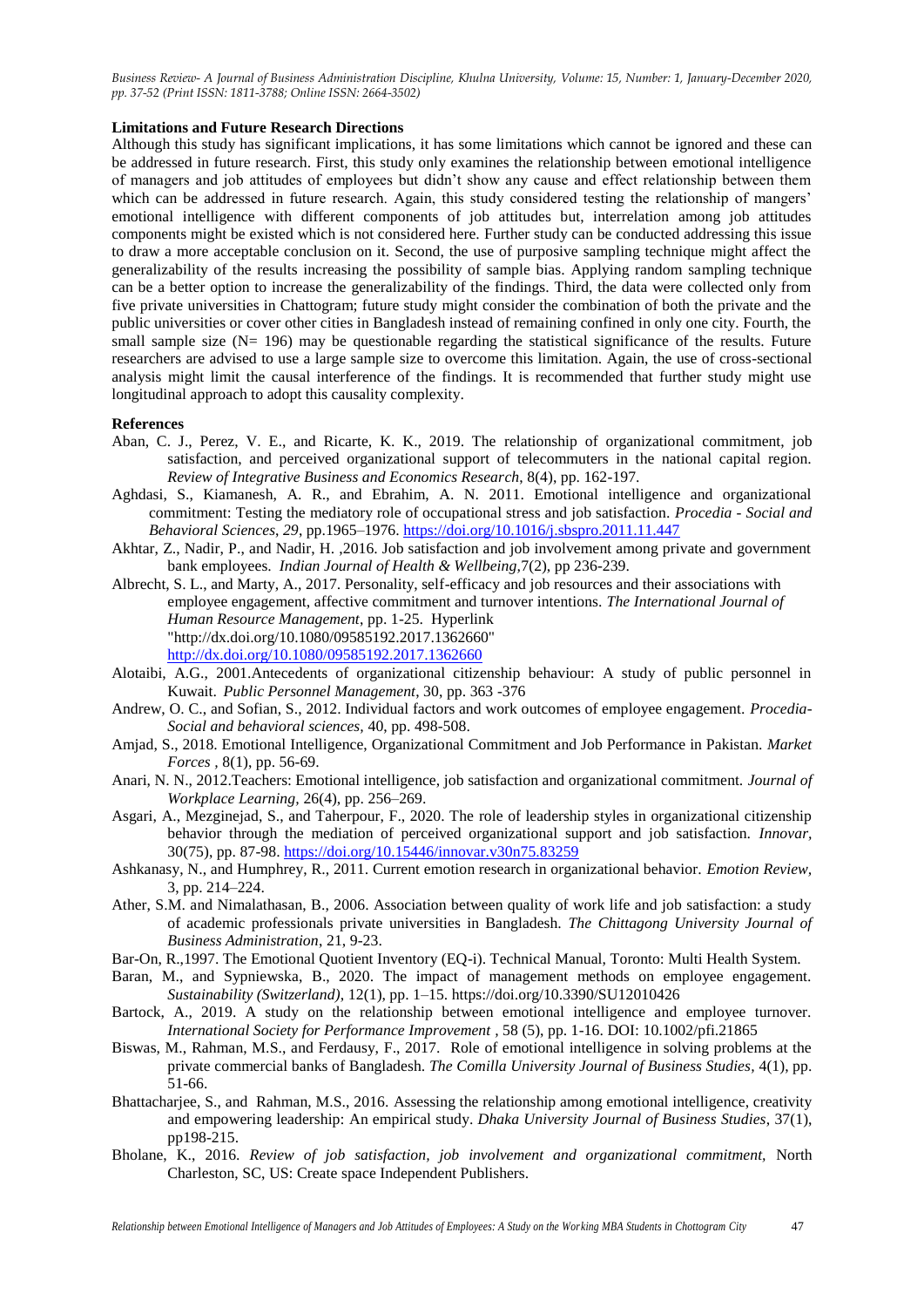Blau, P.M., 1964. *Exchange and Power in Social Life*, New York: John Wiley and Sons Inc.

- Bose, I., 2018. Employee Empowerment and Employee Performance: An Empirical Study on Selected Banks in UAE. *Journal of Applied Management and Investments,* 7(2), pp. 71-82.
- Boyatzis, R., Goleman, D., and Rhee, K., 1999. Clustering competence in emotional intelligence: Insights from the Emotional Competence Inventory (ECI). *Handbook of emotional intelligence. San Francisco: Jossey-Bass*.
- Carmeli, A., 2003). The relationship between emotional intelligence and work attitudes, behavior and outcomes: An examination among senior managers. In *Journal of Managerial Psychology*, 18(7–8). https://doi.org/10.1108/02683940310511881
- Celep, C., and Yilmazturk, E.O., 2012. The relationship among organizational trust, multidimensional organizational commitment and perceived organizational support in educational organizations. *Procedia-Social and Behavioural Sciences*, 46, pp. 5763-5776
- Cheng, Y. N., Yen, C. L., and Chen, L. H., 2012. Transformational Leadership and Job Involvement: The Moderation of Emotional Contagion. *Military Psychology*, 24(4), pp. 382–396. https://doi.org/10.1080/08995605.2012.695261
- Cook, S., 2009. *The essential guide to employee engagement better business performance through staff satisfaction*, USA: Kogan Page Limited.
- Cronbach, L.,1951. Coefficient alpha and the internal structure of test Psychometrika. 6(3), pp. 279-334.
- Dartey-Baah, K., Anlesinya, A., and Lamptey, Y., 2019. Leadership behaviors and organizational citizenship behavior: the mediating role of job involvement. *International Journal of Business ,* 24(1), pp. 74-95.
- Dewi, N. K., and Riana, I. G., 2020. The role of job satisfaction mediates the effect of emotional intelligence on organizational commitments. *American Journal of Humanities and Social Sciences Research (AJHSSR)* , 4(3), pp. 164-170.
- Dickson, D. A., 2011. *Fostering employee engagement: Practical tools and best practice techniques*, USA: HRD Press.
- Dirican, A. H., and Erdil, O., 2020. The influence of ability-based emotional intelligence on discretionary workplace behaviors. *Journal of Human Behavior in the Social Environment*, 30(3), 369–382. <https://doi.org/10.1080/10911359.2019.1687388>
- Dirican, A. H., and Erdil, O., 2019. The influence of ability-based emotional intelligence on discretionary workplace behaviors. *Journal of Human Behavior in the Social Environment*, 30(3), 369–382. https://doi.org/10.1080/10911359.2019.1687388
- Dromey, J., 2014. *Research paper MacLeod and Clarke's concept of employee engagement: An analysis based on the workplace employment relations study,* Great Britain: Conciliation, and Arbitration Service Advisory.
- Dulewicz, V., and Higgs, M., 2000. Emotional intelligence: a review and evaluation study", *Journal of Managerial Psychology,* 15(4), pp. 341-372.
- Eisenberger, R., Cummings, J., Armeli, S., and Lynch, P., 1997. Perceived organizational support, discretionary treatment, and job satisfaction. *Journal of Applied Psychology,* 82*(*5), 812– 820. [https://doi.org/10.1037/0021-9010.82.5.812](https://psycnet.apa.org/doi/10.1037/0021-9010.82.5.812)
- Eisenberger, R., Armeli, S., Rexwinkel, B., Lynch, P.D., and Rhoades, L., 2001. Reciprocational of perceived organizational support. Journal of Applied Psychology, 86, pp.42-51.
- Eisenberger, R., Huntington, R., Hutchison.S., 1986. Perceived Organizational Support. *Journal of Applied Psychology,* 71(3), pp. 500-507.
- Eldor, L., 2017. Looking on the bright side: the positive role of organisational politics in the relationship between employee engagement and performance at work. *Applied Psychology,* 66(2), pp. 233-259.
- Eldor, L., and Vigoda-Gadot, E., 2017. The nature of employee engagement: Rethinking the employee– organization relationship. *International Journal of Human Resource Management*, 28(3), pp. 526–552. doi:10.1080/09585192.2016.1180312
- Elom, S. O., Okorie, O., Nduka, O., Ekuma, G., and Otunta, O., 2018. Impact of emotional intelligence and job satisfaction as predictors of burnout among lecturers of akanu ibiam federal polytechnic. *The Melting Pot* , 4(1), pp. 102-109. Retrieved from https://journals.aphriapub.com/index.php/TMP/article/view/715
- Faroque, O., Ferdausy, S., and Rahman, M.S., 2020. factors affecting the job satisfaction of the employees in the private commercial banks of Bangladesh. *Journal of Management Research*, 6(1), pp. 17-33.
- Field, A., 2005, *Discovering statistics using SPSS*: Sage Publications Ltd.
- Giao, H. N., Vuong, B. N., Huan, D. D., Tushar, H., and Quan, T. N., 2020. The effect of emotional intelligence on turnover intention and the moderating role of perceivedorganizational support: Evidence from the banking industry of vietnam. *Sustainability* , pp. 1-26.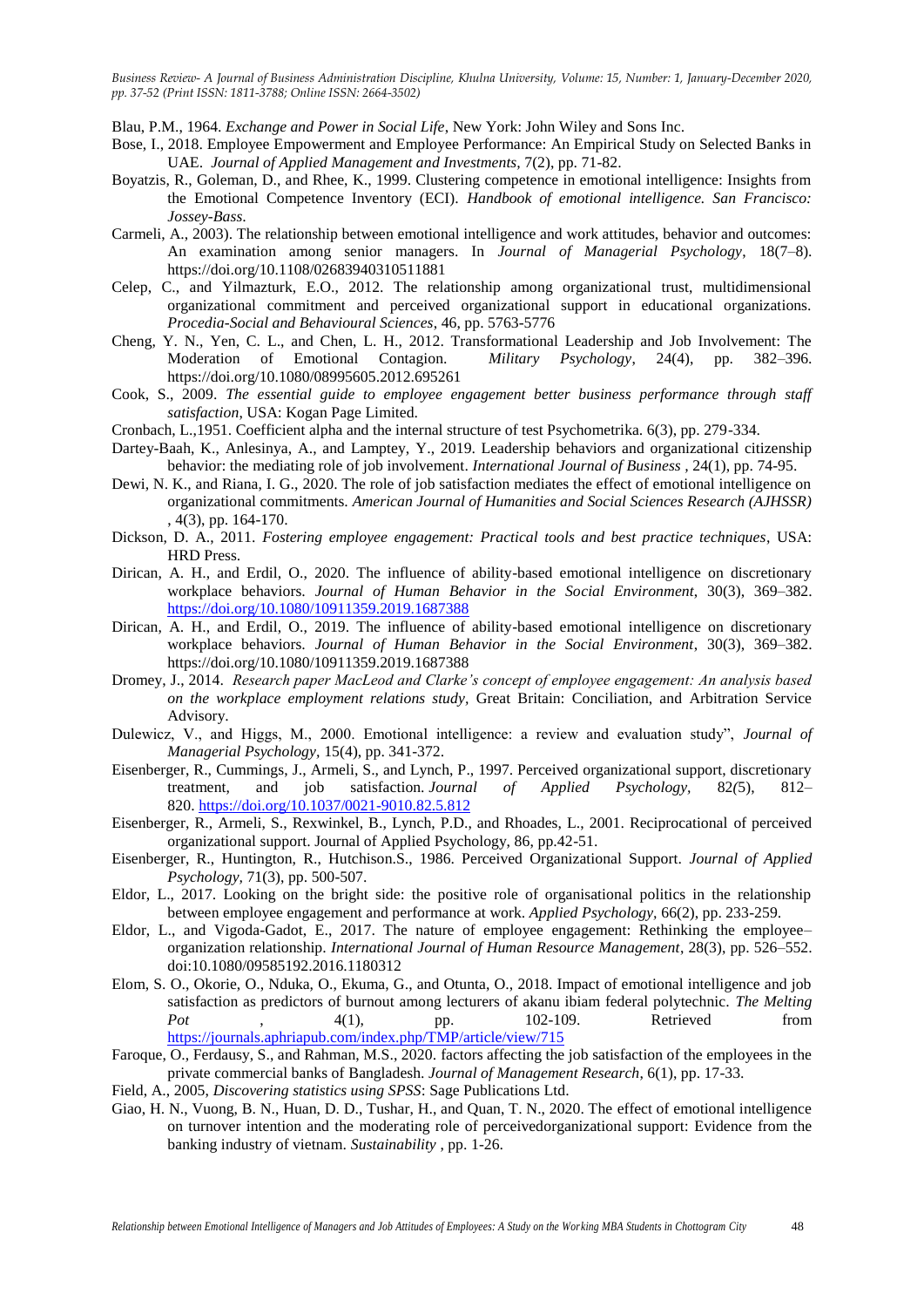- Ghosh, D., Sekiguchi, T., and Fujimoto, Y., 2020. Psychological detachment: a creativity perspective on the link between intrinsic motivation and employee engagement. *Personnel Review*, https://doi.org/10.1108/PR-12-2018-0480
- Goleman, D., 1995, *Emotional Intelligence: Why It Can Matter More Than IQ*, Bantam, New York.
- Gu, Z. H., Qiu, T., Tian, F. Q., Yang, S. H., and Wu, H., 2020. Perceived organizational support associated with depressive symptoms among petroleum workers in China: A cross-sectional study. *Psychology Research and Behavior Management*, 13, pp. 97–104. https://doi.org/10.2147/PRBM.S232635
- Hair, J. F., Anderson, R. E., Tatham, R.L. and Black, W. C., 2003. Multivariate Data Analysis (5th Ed.), Pearson Education, India.
- Hameduddin, T., and Fernandez, S., 2019. Employee Engagement as Administrative Reform: Testing the Efficacy of the OPM"s Employee Engagement Initiative. *Public Administration Review ,* 79(3), pp. 355-369. DOI: 10.1111/puar.13033
- Harris, K. J., and Kacmar, K. M., 2018. Is more always better? An examination of the nonlinear effects of perceived organizational support on individual outcomes. *The Journal of Social Psychology,* 158(2), pp. 187-200. https://doi.org/10.1080/00224545.2017.1324394
- Hobfoll, S.E., 1989. Conservation of resources: a new attempt at conceptualizing stress. *Am. Psychol*. 44(3), pp. 513–524.
- Howladar, M.H.R., Rahman, M.S., and Uddin, M. A. 2018. Deviant Workplace Behavior and Job Performance: The Moderating Effect of Transformational Leadership. *Iranian Journal of Management Studies*, 11(1), 1105-1133.
- Huang, W., Yuan, C., and Li, M., 2019. Person–Job Fit and Innovation Behavior: Roles of Job Involvement and Career Commitment. *Frontiers in Psychology ,*10, pp. 1-10. doi: 10.3389/fpsyg.2019.01134
- Hutchison, S., 1997. A path model of perceived organizational support. *Journal of Social Behaviour and Personality*, 12, pp. 159-174.
- Ismail, H., and Sukkar, L., 2020. The impact of dimensions of social responsibility on organizational commitment an empirical study in telecommunication sector in Syria. *International Journal of Academic Research in Business and Social Sciences*, 10(1), pp. 126–143. https://doi.org/10.6007/ijarbss/v10-i1/6818
- Jain, P., and Duggal, T., 2018. Transformational leadership, organizational commitment, emotional intelligence and job autonomy: Empirical analysis on the moderating and mediating variables. *Management Research Review*, 41(9), pp. 1033–1046.<https://doi.org/10.1108/MRR-01-2018-0029>
- Jordan, P., Ashkanasy, N., Härtel, C., and Hooper, G., 2002. Workgroup emotional intelligence:: Scale development and relationship to team process effectiveness and goal focus. *Human Resource Management Review,* 12 (2), pp. 195-214.
- Judeh, M., 2013. Emotional Intelligence and Retention: The moderating role of job involvement", *International Journal of Social, Behavioral, Educational, Economic, Business and Industrial Engineering*, 7(3), pp. 1–11.
- Judge, T., Weiss, H., Kammeyer-Mueller, D. and Hulin, C., 2017. Job attitudes, job satisfaction, and job affect: A century of continuity and of change. *The Journal of Applied Psychology,* 102(3), pp. 356-374. doi: 10.1037/apl0000181
- Jung, H.S. and Yoon, H.H., 2012. The effects of emotional intelligence on counterproductive work behaviors and organizational citizen behaviors among food and beverage employees in a deluxe hotel. *International Journal of Hospitality Management,* 26(2), pp. 369–378.
- Kahn, W. A., 1990. Psychological conditions of personal engagement and disengagement at work. *The Academy of Management Journal,* 33(4), pp. 692–724. https://doi.org/ 10.5465/256287
- Karan, R., and Rahman, M.S., 2014. Role of job involvement in employees" job satisfaction, job performance and turnover intention: An empirical study. *The Chittagong University Journal of Business Administration,* 29, pp. 233-250.
- Karan, R., Rahman, M.S., and Biswas, S.R. 2018. Role of Job Attitudes on Executives" Turnover Intention at the Different Organizations in Chittagong City. *BUP Journal*, Bangladesh University of Professionals, 6(1), pp23-42.
- Karimi, L., Leggat, S. G., Bartram, T., and Rada, J., 2020. The effects of emotional intelligence training on the job performance of Australian aged care workers. *Health Care Management Review*, 45(1), pp. 41–51. https://doi.org/10.1097/HMR.0000000000000200
- Kanugo, R.N., 1982. Measurement of job and work involvement. *Journal of Applied Psychology*, 67 (3), pp. 341-449. http://dx.doi.org/10.1037/00221-9010.67.3.341
- Kerdpitak, C., and Jermsittiparsert, K., 2020. The impact of human resource management practices on competitive advantage: Mediating role of employee engagement in Thailand. *Systematic Review in Pharmacy* , 11 (1), pp. 443-452.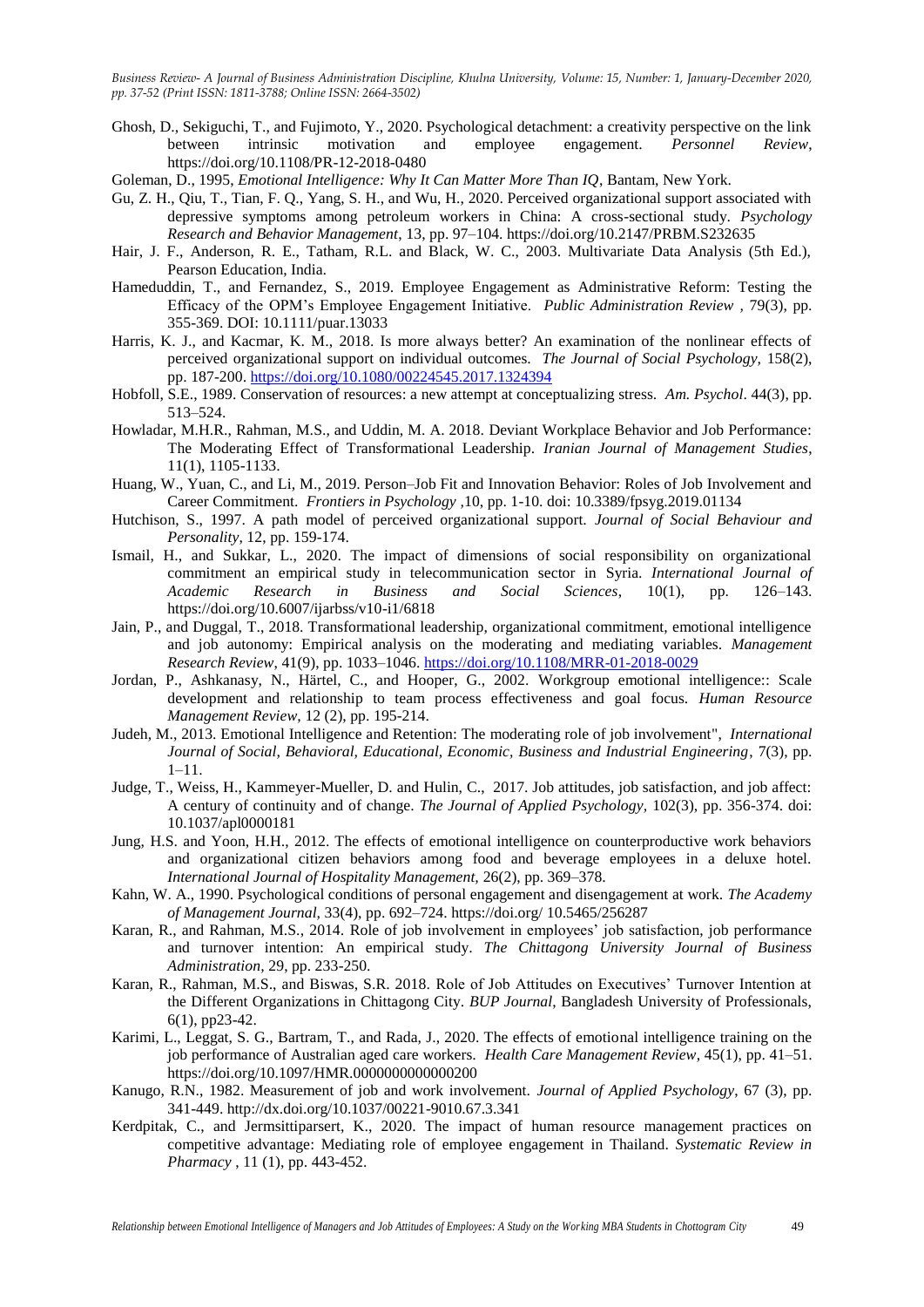- Kim, D., Moon, C. W., and Shin, J., 2018. Linkages between empowering leadership and subjective well-being and work performance via perceived organizational and co-worker support. *Leadership and Organization Development Journal*, 39(7), pp. 844–858. https://doi.org/10.1108/LODJ-06-2017-0173
- Kleinert, D., Johnson, J., Webel, A. R., and Fitzpatrick, J., 2020, Pediatric nurse practitioner's perceived organizational support in academic and nonacademic institutions. *Journal of the American Association of Nurse Practitioners*, 32 (1), pp. 45–51. https://doi.org/10.1097/JXX.0000000000000292
- Konradt, U. and Garbers, Y., 2016. The role of job and family involvement for satisfaction in job and family: A longitudinal study. *Zeitschrift für Psychologie*, 224(1), pp. 15-24. doi: 10.1027/2151-2604/a000234
- Kotsou, I., Mikolajczak, M., Heeren, A., Grégoire, J., and Leys, C., 2018. Improving Emotional Intelligence: A Systematic Review of Existing Work and Future Challenges. *Emotion Review,* 11(2), pp. 151-165. doi: 10.1177/1754073917735902
- Lee, J. Y., Rocco, T. S., and Shuck, B., 2020. What Is a Resource: Toward a Taxonomy of Resources for Employee Engagement", *Human Resource Development Review*, 19(1), pp. 5–38. https://doi.org/10.1177/1534484319853100
- Lee, Y. H. and Chelladurai, P., 2017. Emotional intelligence, emotional labor, coach burnout, job satisfaction, and turnover intention in sport leadership. *European Sport Management Quarterly* , pp. 1-21. https://doi.org/10.1080/16184742.2017.1406971
- Locke, E.A., 1976. The nature and causes of job satisfaction. In M.D. Dunnette (Ed.), Handbook of industrial and organizational psychology, Chicago:Rand McNall, pp. 1297-1343.
- Lodahl, T.M. and Kejner, M., 1965. The definition and measurement of job involvement. *Journal of Applied Psychology,* 49, pp. 24–33.
- Luthans, F. 2011. Organizational Behavior.12th ed. New York: McGraw-Hill/Irwin.
- Macey, W. H., Schneider, B., Barbera, K. M., and Young, S. A. (2011), "*Employee engagement: Tools for analysis, practice, and competitive advantage"*, Vol. 31, John Wiley & Sons.
- Malhotra, N.K., 2002. *Marketing Research: An Applied Orientation*. 3rd ed. New Delhi: Pearson Education Asia.
- Manalo, R. A., Castro, B., and Uy, C., 2020. The mediating role of job satisfaction on the effect of motivation to organizational commitment and work engagement of private secondary high school teachers in metromanila. *Review of Integrative Buisness and Economics Research*, 9(1), pp. 133–160. <http://buscompress.com/journal-home.html>
- Mathieu, J.E., and Zajac, D.M., 1990). A review and meta-analysis of the antecedents, correlates, and consequences of organizational commitment. *Psychological Bulletin*, 108(2), pp. 171-194.
- Mayer, J., Salovey, P., and Caruso, D., 2002. MSCEIT technical manual. *Toronto, Ontario, Canada: Multi-Health Systems*.
- Mayer, J. D., Salovey, P., and Caruso, D., 2000. Models of emotional intelligence. In RJ Sternberg (Ed), The Handbook of Intelligence, Cambridge University Press, New York, pp. 396-420.
- Meyer, J.P. and Allen, N.J., 1984. Testing the 'Side-Bet Theory' of organizational commitment: Some methodological considerations. Journal of Applied Psychology, 69, pp. 372-378.
- Meyer, J.P. and Allen, N.J., 1997. Commitment in the workplace. Thousand Oaks, CA: *Sage Publications*.
- Mayerl, H., Stolz, E., Großschädl, F., Rásky, É., and Freidl, W., 2017. The moderating role of personal resources in the relationship between psychosocial job demands and health: a cross-sectional study. *BMJ Open,* 7(8), pp. 1-11. e015710. http://dx.doi.org/10.1136/bmjopen-2016-015710
- Meisler, G. and Vigoda-Gadot, E., 2014. Perceived organizational politics, emotional intelligence and work outcomes. *Personnel Review*, 26(1), pp. 116–135.
- Misener, T.R., Haddock, K.S., Gleaton, J.U., and Ajamieh, A.R., 1996. Toward an international measure of job satisfaction. *Nursing Research*, 45, pp. 87-91.
- Naz, S., Li, C., Nisar, Q. A., and Rafiq, M., 2019. Linking emotional intelligence to knowledge sharing behaviour: mediating role of job satisfaction and organisational commitment. *Middle East. Journal of Management* , 6(3), pp. 318-340.
- Newstrom, W.J., 2010. Organizational Behaviour.12<sup>th</sup> ed. New Delhi: Tata McGraw Hill. Pp.203-209.
- Nguyen, T. M., Trana, Q. B., Do, D. T., Tran, T. H., and Dang, Q. T., 2020. The impact of manager"s emotional intelligence on performance: The case of Vietnam", *Management Science Letters ,* 10, pp. 2201–2210. doi: 10.5267/j.msl.2020.3.016
- Oh, H., and Jang, J., 2020. The role of team-member exchange: Restaurant servers" emotional intelligence, job performance, and tip size. *Journal of Human Resources in Hospitality and Tourism*, 19(1), pp. 43–61. https://doi.org/10.1080/15332845.2020.1672248
- Oliver, T. , 2020. The Importance of Subordinate Emotional Intelligence Development in the Workplace. *International Trade Journal*, 34(1), pp. 162–172. https://doi.org/10.1080/08853908.2019.1651680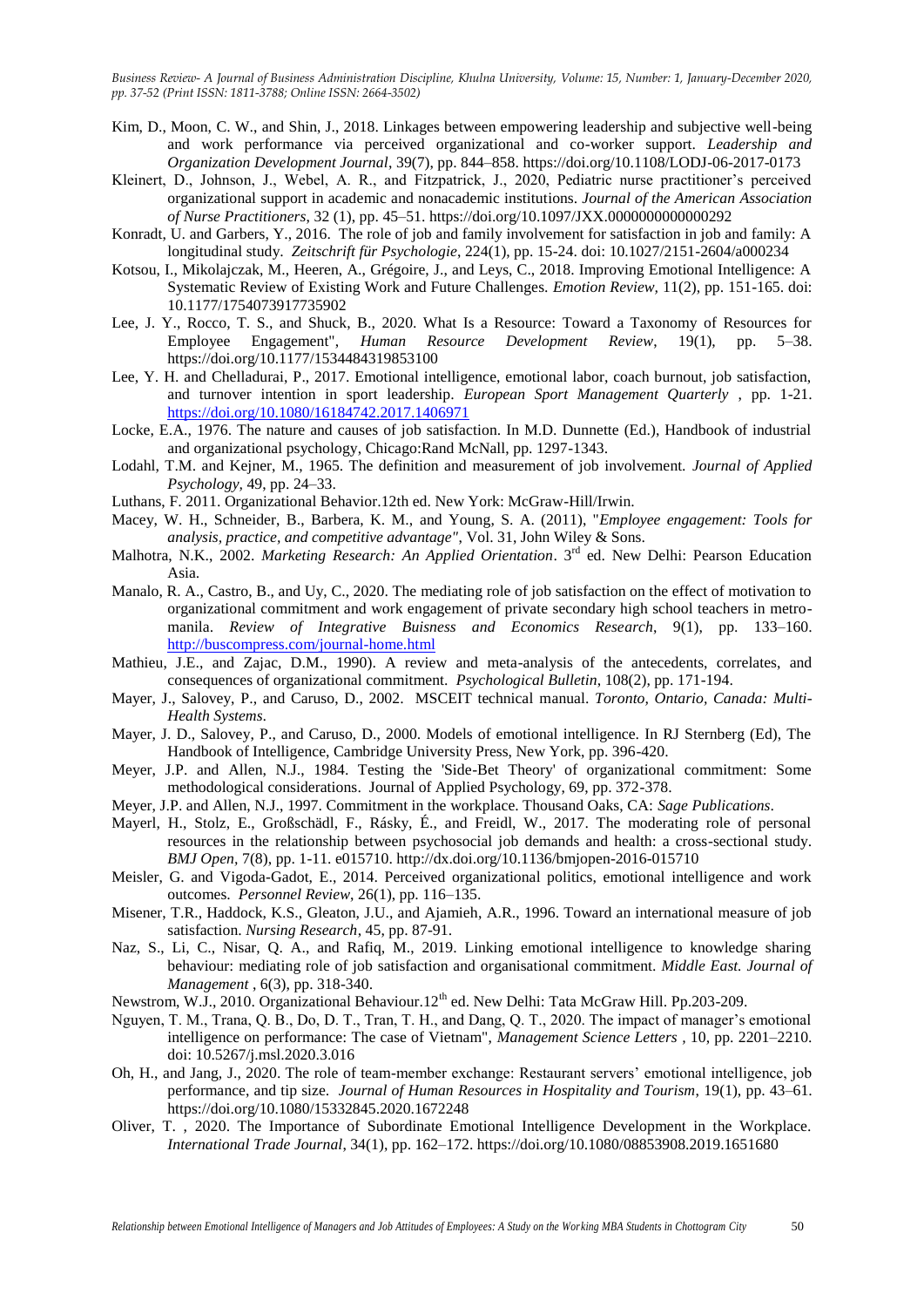- Özsoy, E., Uslu, O., and Öztürk, O., 2014. Who are happier at work and in life? public sector versus private sector: A research on Turkish Employees?. *International Journal of Recent Advances in Organizational Behavior and Decision Sciences,* 1(2), pp. 148-160.
- Palmer, B., and Stough, C., 2001. Workplace SUEIT: Swinburne University emotional intelligence test– Descriptive report. *Organisational Psychology Research Unit, Swinburne University, AU*.
- Parnell, J.A., Crandall, W., 2003. Propensity for participative decision making, job satisfaction, organizational commitment, organizational citizenship behaviour, and intentions to leave among Egyptian managers. *The Multinational Business Review* , 11, pp. 45-65.
- Porter, L.W., Steers, R.M., Mowday, R.T., and Boulian, P.V., 1974. Organizational commitment, job satisfaction, and turnover among psychiatric technicians. *Journal of Applied Psychology,* 59, pp. 603- 609.
- Rahim, M., Psenicka, C., Polychroniou, P., Zhao, J., Yu, C., Chan, K., Susana, K., Alves, M., Lee, C., Rahman, M.S, Ferdausy, S., and Wyk, R., 2002. A model of emotional intelligence and conflict management strategies: a study in seven countries. *International Journal of Organizational Analysis,*10(4), pp. 302- 326.
- Rahman, M.S., Ferdausy, S., Al-Amin, M., and Akter, R., 2020. How does Emotional Intelligence Relate to Transformational Leadership, Creativity, and Job Performance?. *Society & Sustainability*, 2(1), pp. 1- 15. DOI:<https://doi.org/10.38157/soceity-sustanability.v2i1.64>
- Rahman, M.S., Ferdausy, S., and Karan, R., 2012. Relationships among Emotional Intelligence, Deviant Workplace Behavior, and Job Performance: an Empirical Study. *Portuguese Journal of Management Studies*, 17(1), pp. 39-61.
- Rahman, M.S., Ferdausy, S., and Karan, R., 2010. Role of Quality of Work Life in Job Satisfaction, Job Performance, and Turnover Intention: an Empirical Study. *The Chittagong University Journal of Business Administration,* 25, pp. 117-138.
- Rahman, M. K., and Haleem, F., 2018. On the relationship between emotional intelligence and job satisfaction. *Middle East Journal of Business ,* 13(2). pp. 13-17.
- Ramana, T. V., Varaprabhakar, D. P., and Malyadri, D. P., 2020. Emotional intelligence and job satisfaction with moderating effect of demographic variables. *Journal of Xi'an University of Architecture & Technology ,* 12(4), pp. 126-142.
- Rezaei, L., and Mahmoudi, M., 2017. A Model for Explaining Organizational Citizenship Behavior Based on Job Satisfaction and Organizational Justice at Arsanjani Islamic Azad University. Quarterly. *Journal of New Approach in Educational Management,* 8(2), pp. 265-285.
- Rhoades, L., and Eisenberger, R., 2002. Perceived organizational support: A review of the literature*. Journal of Applied Psychology,* 87, pp. 698–714. doi:10.1037/0021-9010.87.4.698
- Rich, B. L., 2006. Job engagement: Construct validation and relationships with job satisfaction, job involvement, and intrinsic motivation (Unpublished doctoral dissertation). University of Florida.
- Riketta, M. and Van Dick, R., 2009. Commitment's place in the literature.In: H.J. Klein, T.E. Becker, & J.P. Meyer (Eds.), Commitment in organizations: Accumulated wisdom and new directions New York: Routledge. pp. 69-95.
- Robbins, S., Judge, T., and Vohra, N., 2012. Organizational Behaviour.14th ed. New Delhi: Pearson Prentice Hall of India, pp. 48-63.
- Salessi, S., and Omar, A., 2019. Job involvement in current research: update and state of the art. *Papeles del Psicólogo ,* 40(1), pp. 46-56[. https://doi.org/10.23923/pap.psicol2019.2882](https://doi.org/10.23923/pap.psicol2019.2882)
- Salovey, P., and Mayer, J.D., Goldman, S., Turvey, C., & Palfai, T., 1995. Emotional attention, clarity, and repair: Exploring emotional intelligence using the Trait Meta-Mood Scale", *Emotion, Disclosure, and Health*, pp. 125-154.
- Salovey, P. and Mayer, J.D., 1990. Emotional intelligence', Imagination, *Cognition and Personality*, 9(3), pp. 185–211. doi:10.2190/DUGG-P24E-52WK-6CDG.
- Saunders, M., Lewis, P., and Thornhill, A., 2011. *Research Methods for Business Students*.5<sup>th</sup> ed. India: Prentice Hall.
- Schaufeli, W. B., Salanova, M., González-romá, V., and Bakker, A., 2002. The measurement of engagement and burnout: A two sample confirmatory factor analytic approach. *Journal of Happiness Studies,* 3, pp. 71– 92.
- Schutte, N., Malouff, J. and Bhullar, N., 2009. The Assessing Emotions Scale. In C. Stough, D.H. Saklofske & J.D.A Parker (Eds.), *The Assessment of Emotional Intelligence*. New York: Springer Publishing, pp. 119-135.
- Scrima, F., Lorito, L., Parry, E., and Falgares, G., 2014. The mediating role of work engagement on the relationship between job involvement and affective commitment. *The International Journal of Human Resource Management,* 25(15), pp. 2159-2173. doi: 10.1080/09585192.2013.862289